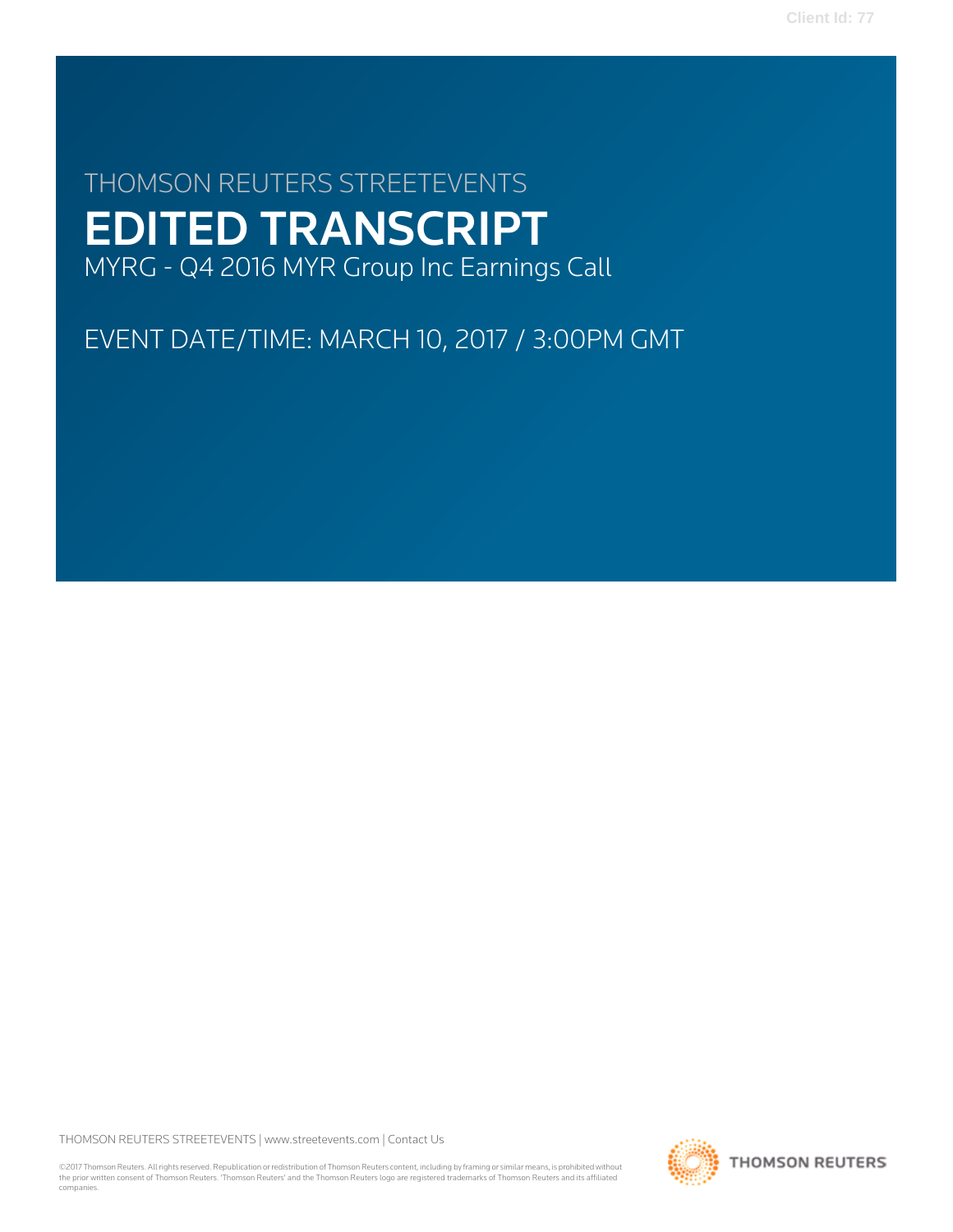### **CORPORATE PARTICIPANTS**

**[Kristine Walczak](#page-1-0)** Dresner Corporate Services - IR Representative **[Rick Swartz](#page-2-0)** MYR Group Inc. - President, CEO **[Betty Johnson](#page-2-1)** MYR Group Inc. - SVP, CFO, Treasurer **[Tod Cooper](#page-4-0)** MYR Group Inc. - SVP, COO of T&D **[Jeff Waneka](#page-6-0)** MYR Group Inc. - SVP, COO of C&I

### **CONFERENCE CALL PARTICIPANTS**

**[Tahira Afzal](#page-7-0)** KeyBanc Capital Markets - Analyst **[Bobby Burleson](#page-9-0)** Canaccord Genuity - Analyst **[Andy Wittmann](#page-10-0)** Robert W. Baird & Company, Inc. - Analyst **[Noelle Dilts](#page-13-0)** Stifel Nicolaus - Analyst **[Stefan Neely](#page-15-0)** Avondale Partners - Analyst **[Jon Braatz](#page-16-0)** Kansas City Capital Associates - Analyst

### **PRESENTATION**

#### **Operator**

<span id="page-1-0"></span>Good morning, everyone, and welcome to the MYR Group fourth-quarter 2016 earnings results conference call. Today's conference is being recorded. At this time, for opening remarks and introductions, I would like to turn the call over to Kristine Walczak of Dresner Corporate Services. Please go ahead madam.

#### **Kristine Walczak** - Dresner Corporate Services - IR Representative

Thank you and good morning everyone. I'd like to welcome you to the MYR Group conference call to discuss the Company's fourth-quarter and full-year results for 2016. Joining us on today's call are Rick Swartz, President and Chief Executive Officer, Betty Johnson, Senior Vice President and Chief Financial Officer and Treasurer, Tod Cooper, Senior Vice President and Chief Operating Officer of MYR Group's Transmission and Distribution segment, and Jeff Waneka, Senior Vice President and Chief Operating Officer of MYR Group's Commercial and Industrial segment.

If you did not receive this morning's press release, please contact Dresner Corporate Services at 312-726-3600 and we will send you a copy, or go to MYR Group's website, where a copy is available under the Investor Relations tab. Also, a replay of today's call will be available until Thursday, March 16, 2017, at 11:59 p.m. Eastern time, by dialing 855-859-2056, or 404-537-3406, and entering conference ID 51679991.

Before we begin, I want to remind you this discussion may contain forward-looking statements. Any such statements are based upon information available to MYR Group's management as of this date, and MYR Group assumes no obligation to update any such forward-looking statements. These forward-looking statements involve risks and uncertainties that could cause actual statements -- I'm sorry, actual results to differ materially from the forward-looking statement. Accordingly, these statements are no guarantee of future performance. These risks and uncertainties are discussed in the Company's annual report on Form 10-K for the year ended December 31 2016, and in yesterday's press release.

Certain non-GAAP financial information will be discussed on the call today. A reconciliation of this non-GAAP performance -- sorry, this non-GAAP information to the most comparable GAAP measure is set forth in yesterday's press release.

With that said, let me turn the call over to Rick Swartz.

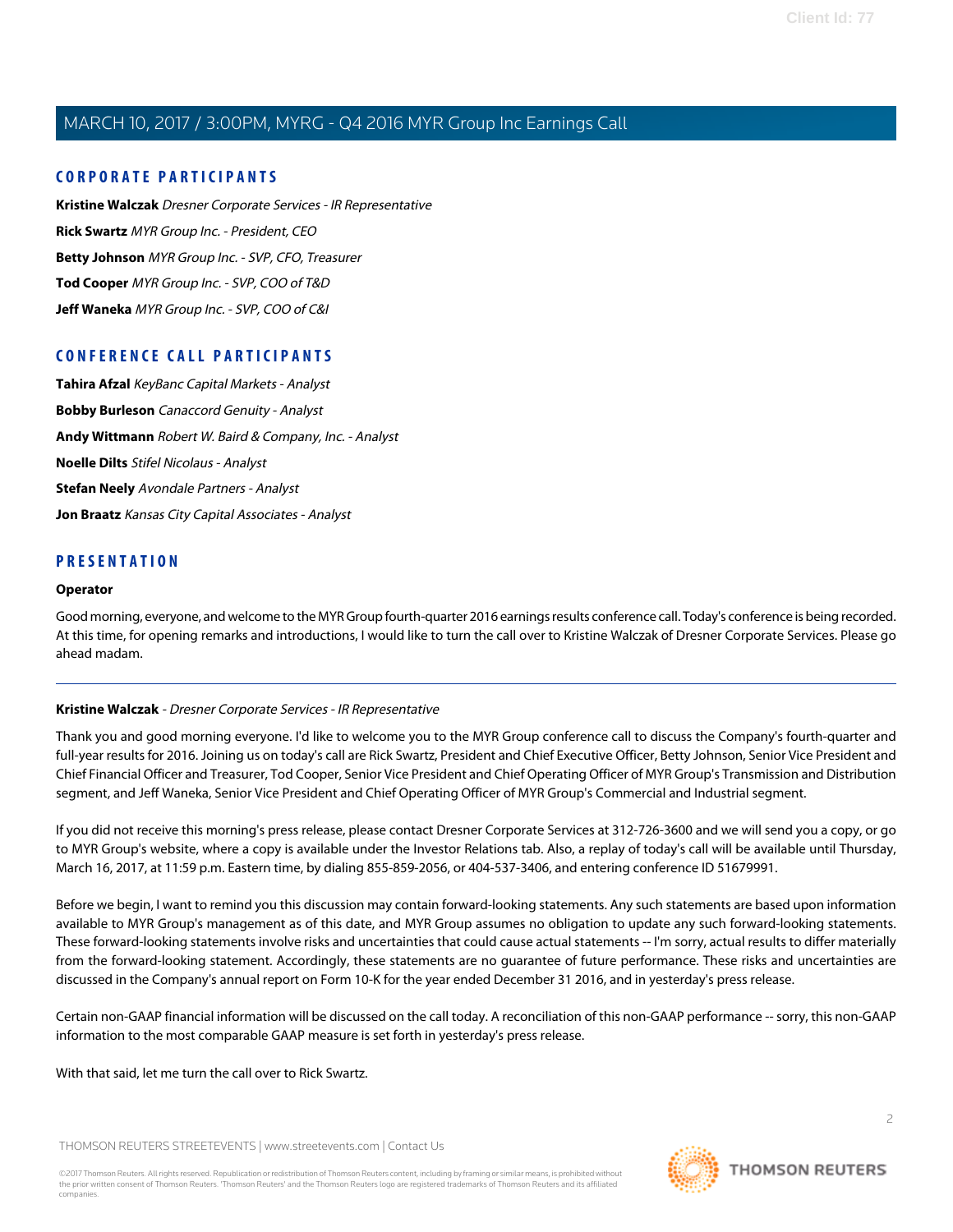### <span id="page-2-0"></span>**Rick Swartz** - MYR Group Inc. - President, CEO

Good morning everyone. Welcome to our fourth-quarter and full-year 2016 conference call to discuss financial and operational results. Today marks the first time I'll be participating in the call as President and CEO of MYR Group.

As you may know, Bill Koertner will be continuing in his role as Chairman of the Board. I'd like to extend my appreciation to Bill for his years of leadership and guidance and look forward to his support as we continue to grow the Company and deliver positive results to our customers and stockholders.

I'll begin our call today by providing a brief summary of the fourth-quarter and full-year results, and then turn the call over to Betty Johnson, our Chief Financial Officer, for a more detailed financial review. Following Betty's discussion, Tod Cooper and Jeff Waneka, our newly appointed Chief Operating Officers for our T&D and C&I segments, will provide an industry outlook and discuss some of MYR Group's opportunities going forward. I will then conclude with some closing remarks and open the call up for your comments and questions.

Our fourth quarter benefited from favorable weather, which enhanced our project progress and improved equipment utilization, and our full-year 2016 financial performance demonstrates the success of our efforts to grow MYR Group through our three-pronged strategy of prudent capital allocation for acquisitions, organic growth, and return of capital to our stockholders.

Our full-year revenues of \$1.14 billion was a record high for the second consecutive year, and backlog grew by \$68.2 million to \$688.8 million from last quarter. Although our investments in the organic growth prong of our strategy contributed our revenue and backlog growth in 2016, overall, it didn't contribute as much to operating income as we had planned due to a slower than expected ramp up of the work. We continue to believe that these investments will produce long-term stockholder value.

On the acquisition front, in the fourth quarter, we acquired Western Pacific Enterprises, one of the largest electrical contractors in British Columbia. This addition extends our commercial and industrial presence and strengthens our substation capabilities in Western Canada.

We also made steady progress throughout the year integrating E.S. Boulos Company and High Country Line Construction, which have strengthened our ability to be a full-service provider to utility and industrial clients and have broadened our geographic reach. Through a newly formed transportation operation in California, we also expanded our C&I segment, which will allow us to better serve the needs of our customers in this area. These organic growth initiatives over the last few years in both our C&I and T&D segments have begun to contribute to our strong financial performance and increased our backlog in 2016.

We also repurchased \$99.8 million of our common stock under our share repurchase program during 2016 to bring our total share repurchases to \$142.5 million since beginning the program in 2012. This reflects the Board's confidence in MYR Group's long-term strategy and its belief that our stock represents an attractive investment.

We are proud of all of our accomplishments throughout 2016. Looking forward, we will continue to explore growth opportunities, both organically and through acquisitions, in markets that align with our core capabilities. We look for viable, long-term investments which we believe represent sound, long-term investments for our stockholders based on fully vetted business cases. We believe these efforts will further position MYR Group as an industry leader, and we remain steadfast in serving the needs of our clients while working to be the contractor of choice in all of the markets that we serve.

<span id="page-2-1"></span>Now Betty will provide details on our fourth-quarter and full-year 2016 financial results.

#### **Betty Johnson** - MYR Group Inc. - SVP, CFO, Treasurer

Thank you, Rick, and good morning everyone.

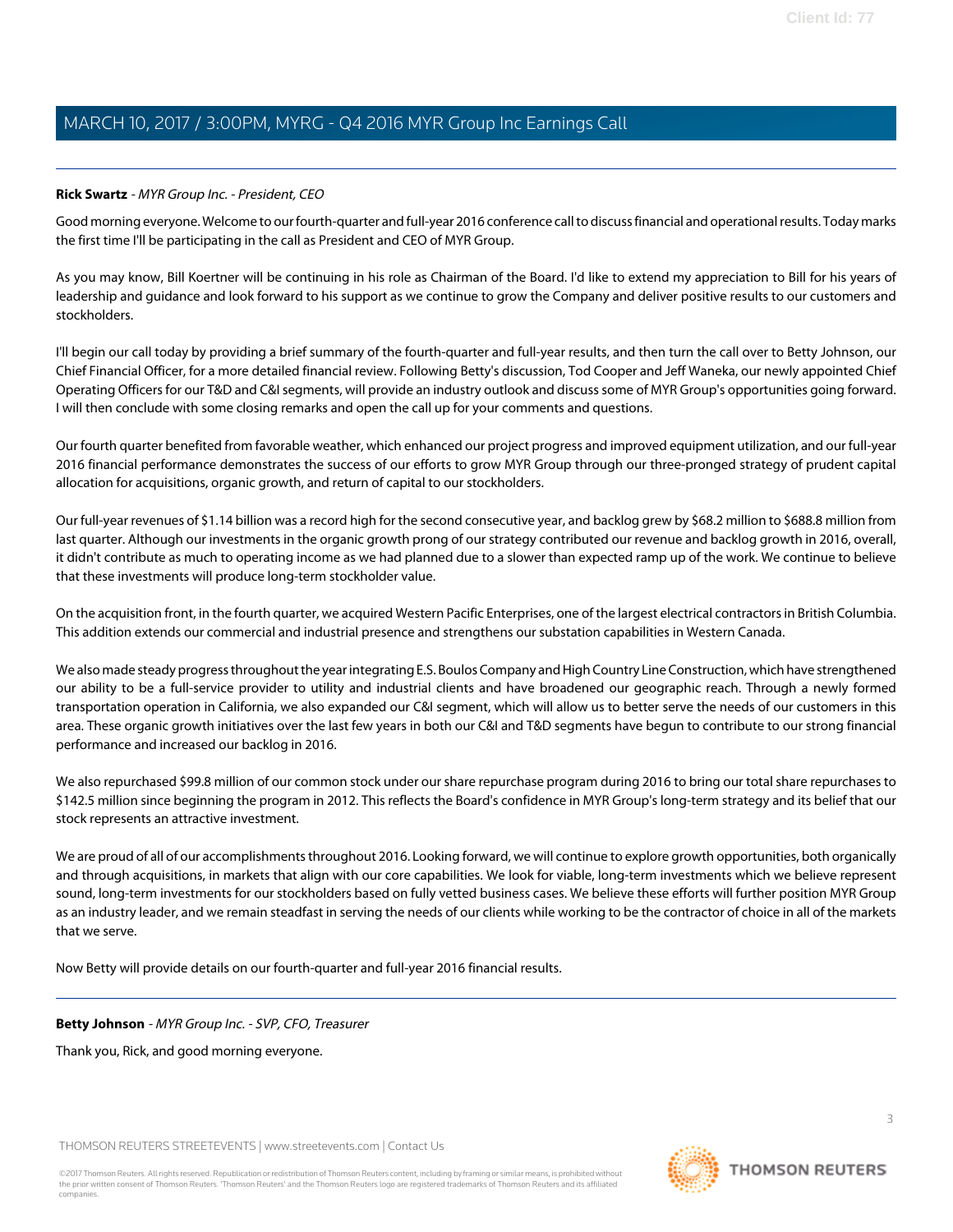As Rick stated earlier, MYR Group's efforts related to our three-pronged strategy of prudent capital allocation for acquisitions, organic growth and return of capital to stockholders have improved our fourth-quarter results as compared to the prior year. Our fourth-quarter revenues, gross profit, EPS, and backlog all improved, both year-over-year as well as sequentially over each quarter of this year. Our fourth-quarter 2016 revenues were \$343.7 million, which represented a record high revenue for the quarter. This also represented an increase of \$72.5 million, or 26.7%, compared to the same period of last year. The increase is primarily due to higher revenue from large transmission projects, organic growth in our new geographic markets, and favorable weather conditions in certain areas.

Fourth quarter -- our T&D fourth-quarter revenues reached a record high at \$250.9 million, an increase of \$49.7 million, or 24.7%, compared to the same period last year. The breakdown of T&D revenues for the fourth quarter of 2016 was \$196.4 million for transmission and \$54.5 million for distribution. C&I revenues also reached a record high at \$92.7 million, an increase of \$22.7 million, or 32.6%, compared to the same period last year.

Our overall gross profit in the fourth quarter of 2016 was \$41.9 million compared to \$32.6 million in the fourth quarter of 2015. The increase in gross profit was primarily due to higher revenue and improved gross margins. Our gross margin was 12.2% in the fourth quarter of 2016, compared to 12% in the same period last year. The increase in gross margin was largely due to favorable weather experienced during the fourth quarter, improved performance on certain jobs and favorable closeouts on several projects. This is partially offset by costs associated with unrecognized revenue related to pending project claims and change orders as well as lower productivity on other jobs. Changes in estimates of gross profit on certain projects resulted in a gross margin decrease of 20 basis points in the fourth quarter of 2016 compared to a decrease of 90 basis points for the fourth quarter of 2015.

Fourth-quarter 2016 SG&A expenses were \$26.8 million compared to \$22.7 million in the fourth quarter of 2015. The \$4.1 million increase included approximately \$2.2 million of costs associated with our organic and acquisition expansion into new markets.

We also incurred higher bonus and profit sharing costs and increases in other payroll costs to support our overall growth. The impact of these increases was partially offset by a fourth-quarter 2015 cost associated with an executive office transition last year -- executive officer transition.

SG&A as a percentage of revenue decreased to 7.8% for the fourth quarter of 2016 from 8.4% for the fourth quarter of 2015. Compared to the prior three quarters, our SG&A as a percentage of revenue has improved both year-over-year as well as sequentially over each quarter of this year.

Our provision for income taxes increased to \$8.1 million in the fourth quarter of 2016 compared to \$4.1 million in the same quarter of 2015. Our effective tax rate for the quarter -- fourth quarter of 2016 was 51.1% compared to 40.8% in the fourth quarter of 2015. The increase in the effective tax rate was primarily caused by the year-to-date impact of lower domestic activity deductions and changes in the mix of business between our states that we work in. In addition, our effective tax rate increased due to the deferred tax balance true-ups for changes in the blended state rates as well as the valuation allowance for the deferred tax assets in certain Canadian subsidiaries.

Fourth-quarter 2016 net income was \$7.8 million, or \$0.48 per diluted share, compared to \$5.9 million, or \$0.29 per diluted share, in the fourth quarter of 2015. Fourth-quarter 2016 EBITDA was \$26.1 million compared to \$20.1 million in the fourth quarter of 2015. EBITDA on a per diluted share basis grew from \$0.98 per diluted share in the fourth quarter of 2015 to \$1.60 per diluted share in the fourth quarter of 2016.

Shifting now to our full-year 2016 results, revenue increased \$80.8 million, or 7.6%, to \$1.14 billion compared to \$1.06 billion for the full year of 2015. The increase was primarily due to organic and acquisition growth, which was partially offset by a decline in revenue in some geographic areas.

Our overall gross profit for the full year of 2016 was \$134.7 million compared to \$122.3 million for the full year of 2015 due to higher revenue and improved gross margin. Gross margin for the full year of 2016 increased to 11.8% versus 11.5% for the full year of 2015 primarily due to improved performance on certain jobs, as well as favorable closeouts on several projects. This was partially offset by costs associated with unrecognized revenue related to pending project claims and change orders. We also experienced inclement weather in some of our markets and lower productivity on other jobs. Changes in estimates of gross profit on certain projects resulted in a 20 basis point decrease in gross margin for the full year of 2016 compared to a 50 basis point increase for the full year of 2015.

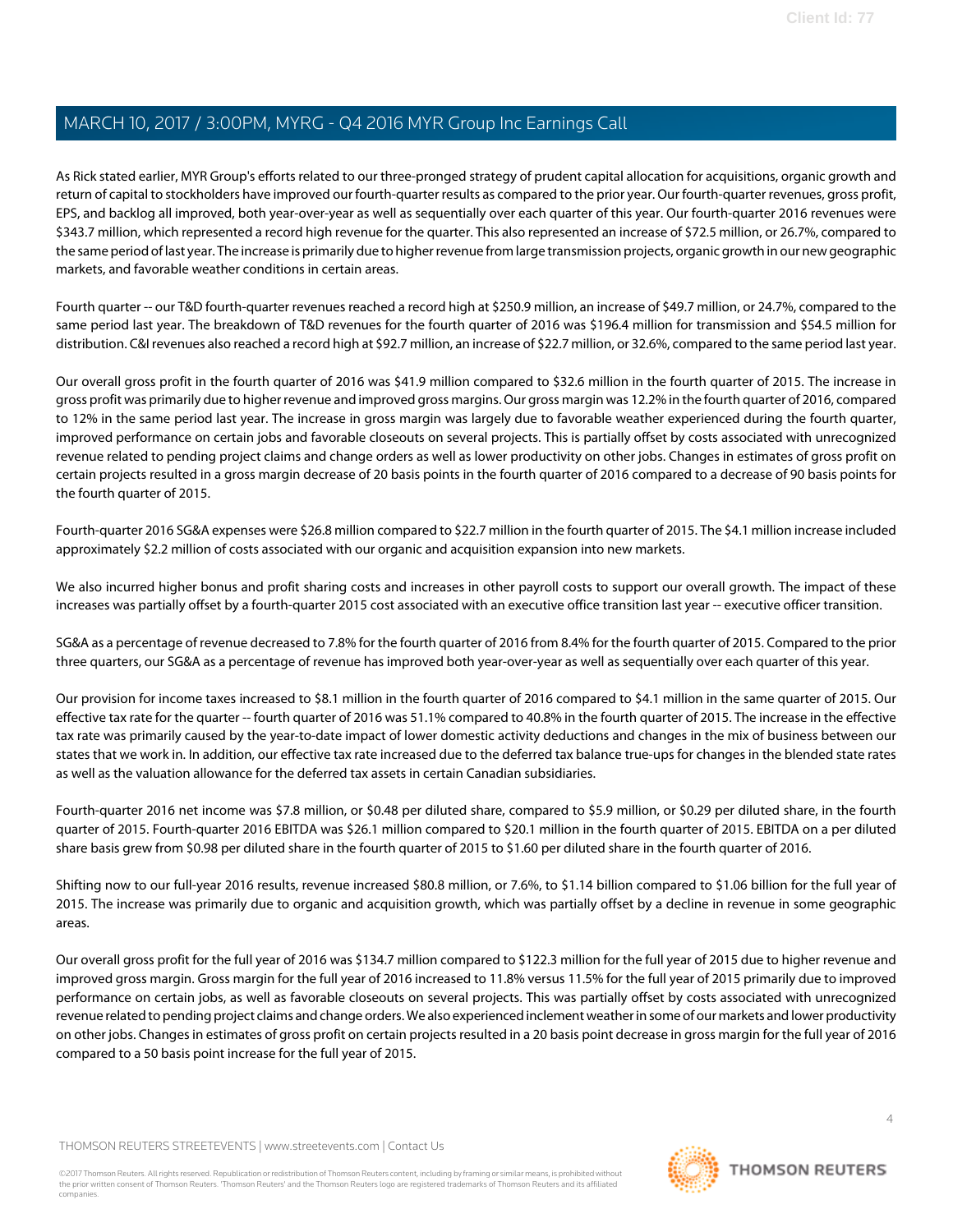Full-year 2016 SG&A expenses were \$96.4 million compared to \$79.2 million for the full year of 2015. The \$17.2 million increase was primarily due to \$9.4 million of costs associated with our organic and acquisition growth strategies. Bonus and profit sharing costs, as well as personnel costs to support our overall growth, increased in 2016. We also incurred \$1 million of costs associated with responding to active investors. The impact of these increases was partially offset by a fourth-quarter 2015 cost associated with an executive officer transition last year. SG&A as a percentage of revenue was 8.4% for full year of 2016, up from 7.5% for the full year of 2015.

Our provision for income taxes was \$16.9 million for the full year of 2016 compared to \$17 million for the full year of 2015. Our effective tax rate for the full year of 2016 was 44.1% compared to 38.4% for the full year of 2015. The increase in the effective tax rate was primarily caused by the same items impacting our fourth-quarter rate previously noted.

Net income for the full year of 2016 was \$21.4 million compared to net income of \$27.3 million for the full year of 2015. Diluted earnings per share were \$1.23 for the full year of 2016 compared to \$1.30 for the full year of 2015. EBITDA declined \$78.8 million for the full year of 2016 compared to \$83 million for the full year of 2015.

Total backlog at December 31, 2016 was \$688.8 million, consisting of \$386.7 million in the T&D segment and \$302.1 million in the C&I segment. This represents an increase of \$68.2 million, or 11%, from last quarter. Our backlog has increased in 10 of the past 12 quarters and was at our highest level since December of 2011 with C&I backlog at a record high. Significant contributors to the increase in 2016 backlog were a multi-year Cross Texas Transmission contract and Western Pacific Enterprises acquisition. Compared to last quarter, T&D backlog at December 31, 2016 decreased \$50.3 million, or 11.5%, while C&I backlog increased \$118.5 million, or 64.5%.

Turning to the December 31, 2016 balance sheet, we had approximately \$23.8 million in cash and cash equivalents, \$59.1 million of funded debt and \$167.2 million in availability under our credit facility.

As of December 31, 2016, we had working capital of \$129.3 million, which is an increase of \$41.7 million from the last quarter. This increase is primarily due to our working capital needs to support the higher volume of revenue experienced during the fourth quarter.

As Rick previously noted, during 2016, we repurchased \$99.8 million of our common stock under our share repurchase program. As of December 31, we had \$20 million of availability remaining on our share repurchase program, which continues in effect until August 15, 2017.

As discussed last quarter, on October 28, we completed the acquisition of substantially all of the assets of Western Pacific Enterprises. The total consideration paid, net of certain net asset adjustments, was approximately \$11.3 million, which was funded through our borrowings under our line of credit. Our purchase agreement also included contingent consideration provisions for margin guarantee adjustments which are based upon the performance of certain contracts subsequent to the acquisition.

During the fourth quarter of 2016, we recorded other income of approximately \$1.4 million related to the margin guarantee adjustments on certain contracts. Further -- future margin guarantee adjustments, if any, are expected to be completed by the end of 2017.

<span id="page-4-0"></span>In conclusion, we had another solid quarter with growth in revenues, gross profit, EPS, and backlog. We believe that we have adequate capital and borrowing capacities going forward to support our working capital needs, bonding requirements, equipment investment, and further growth.

I'll now turn the call over to Tod and Jeff, who will provide an overall industry outlook and a view of MYR Group's opportunity.

#### **Tod Cooper** - MYR Group Inc. - SVP, COO of T&D

Thanks, Betty, and good morning everyone.

During 2016, our transmission and distribution segment executed projects of all types and sizes throughout the US and Canada while pursuing new work in an active bid market. In particular, we saw an increase in large project opportunities and engineered procure construct, or EPC, work, all of which resulted in another year of solid performance.

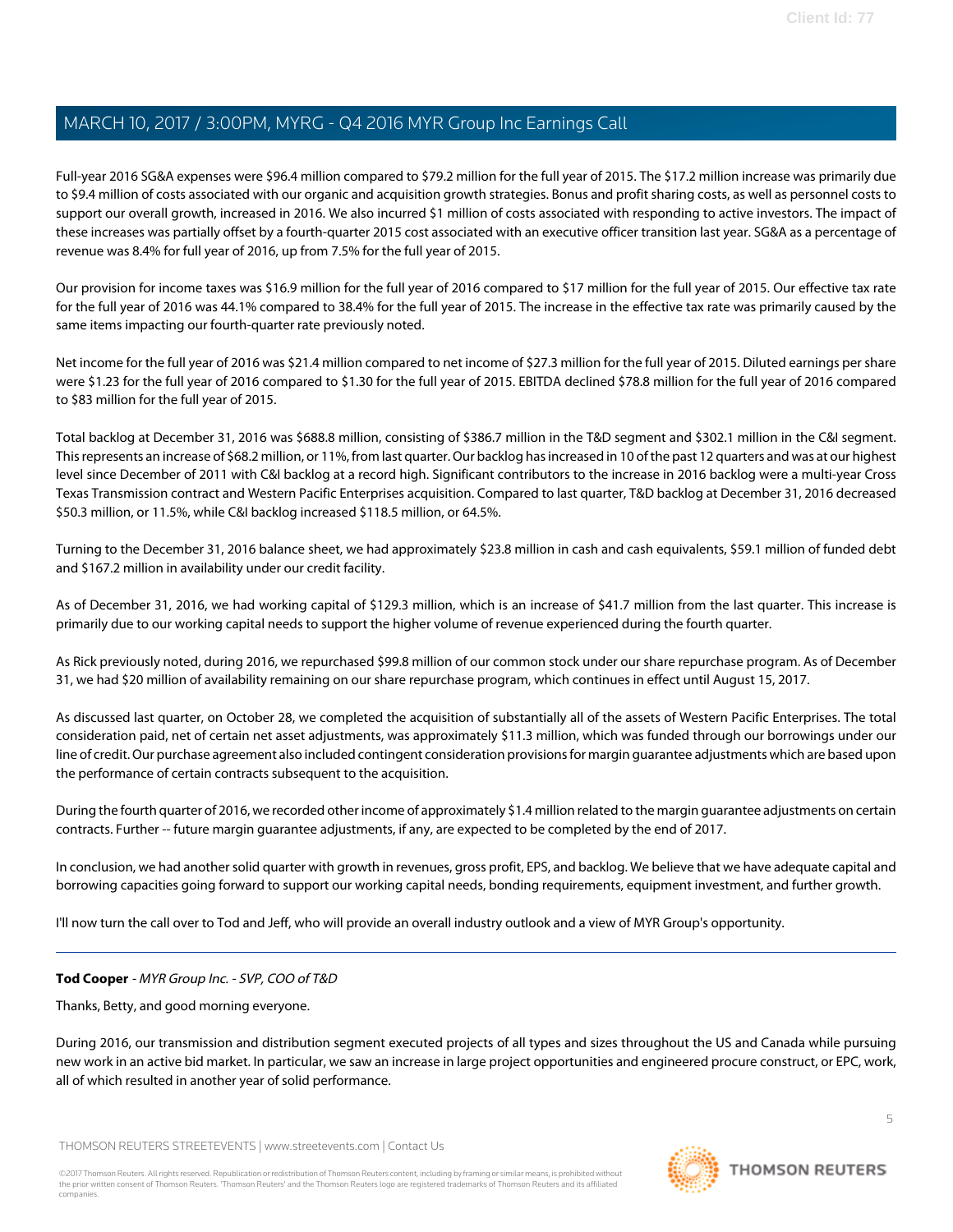In the fourth quarter, we began construction of Cross Texas Transmissions, limestone to Gibbons Creek, 68 mile 345kV transmission line in Texas, which is part of the Houston import project and is expected to be completed in the spring of 2018. In addition, we are nearing completion of the 32-mile 161 to 345kV conversion on the MBP 16 transmission line project for MidAmerican Energy in Illinois, and we started work on the 29-mile 161 to 345kV conversion Kildeer to Hampton transmission project for ITC in Iowa.

Substation project awards included the EPC contract for the West Texas 345kV reactors project for Electric Transmission Texas, an affiliate of American Electric Power, the South Street substation replacement project for National Grid in Rhode Island, as well as smaller new and upgrade projects were several utilities across the country.

Work continues on the Keewatinohk 230kV AC switchyard in Manitoba, Canada, which is part of the Bipole III Transmission Reliability Project. This project, in addition to Western Pacific Enterprises, established relationships -- Western Pacific Enterprises' established relationships further enhances our ability to perform work in Canada.

Recent industry announcements indicate that there will be ample bidding opportunities on projects of all sizes throughout the US and Canada, which bodes well for increased growth opportunity for MYR. Edison Electric Institute published its annual Transmission Project at a Glance report, which indicates that transmission investments are projected at roughly \$22 billion in 2017 and \$21 billion in 2018. By comparison, actual spend reported from 2012 to 2015 averaged approximately \$17 billion per year. According to the report, these investments will be driven by the need to ensure grid reliability, integration of renewable energy, and the replacement of aging infrastructure throughout the US.

Additionally, announcements related to several large transmission projects reaching critical planning and permitting milestones were made in the fourth quarter. We believe these projects should provide steady growth opportunities for our Company. In November 2016, the Department of Energy issued a Presidential Permit for Minnesota Power's 224-mile 500kV Great Northern project, which is slated to deliver new hydroelectricity from Canada to Minnesota. MYR Group's strong regional presence, history of delivering critical 500 projects and major project experience in this area position us well for this opportunity, which we anticipate to bid in 2017.

In December 2016, the Bureau of Land Management granted its record of decision for the Transwest Express and Gateway South projects, which have been in the planning and permitting stages for several years. Transwest Express consists of a 725-mile 600kV transmission project that will span from Wyoming to Nevada and deliver new wind generation to population centers in the West. Gateway South is a multistate 500kV project consisting of 416 miles that will originate in Wyoming and travel west to Utah. While both projects require further development before reaching the construction phase, we believe these regulatory approvals are crucial in moving these projects forward. We are closely monitoring progress of these projects to look for opportunities to be considered as a contractor of choice for both of these projects.

Other announcements in the fourth quarter indicate transmission projects throughout the country will provide regional opportunities for our operating subsidiaries. For example, the New York Public Service Commission is currently evaluating 12 proposals submitted by the New York Independent System operator, which represents nearly 1,000 miles of bulk transmission line that will deliver new, clean generation to help New York meet its goal of securing 50% of its electricity from renewable sources by 2030.

On the West Coast, the California Energy Commission announced the need for up to \$5.8 billion in investments that may be required in the state's transmission system to integrate additional renewable resources in order to achieve their renewable portfolio goals by 2030.

One of our largest clients, Xcel Energy, plans to increase its investment in both renewable energy resources and transmission infrastructure, which will raise its capital spending plan to \$18.4 billion between 2017 and 2021 compared to its previous forecast of \$17.7 billion over the 2016 to 2020 period.

FirstEnergy also announced it will increase its planned investment in transmission infrastructure as part of its Energizing the Future grid modernization plan. The announcement calls for an investment of \$4.2 billion to \$5.8 billion from 2017 to 2021.

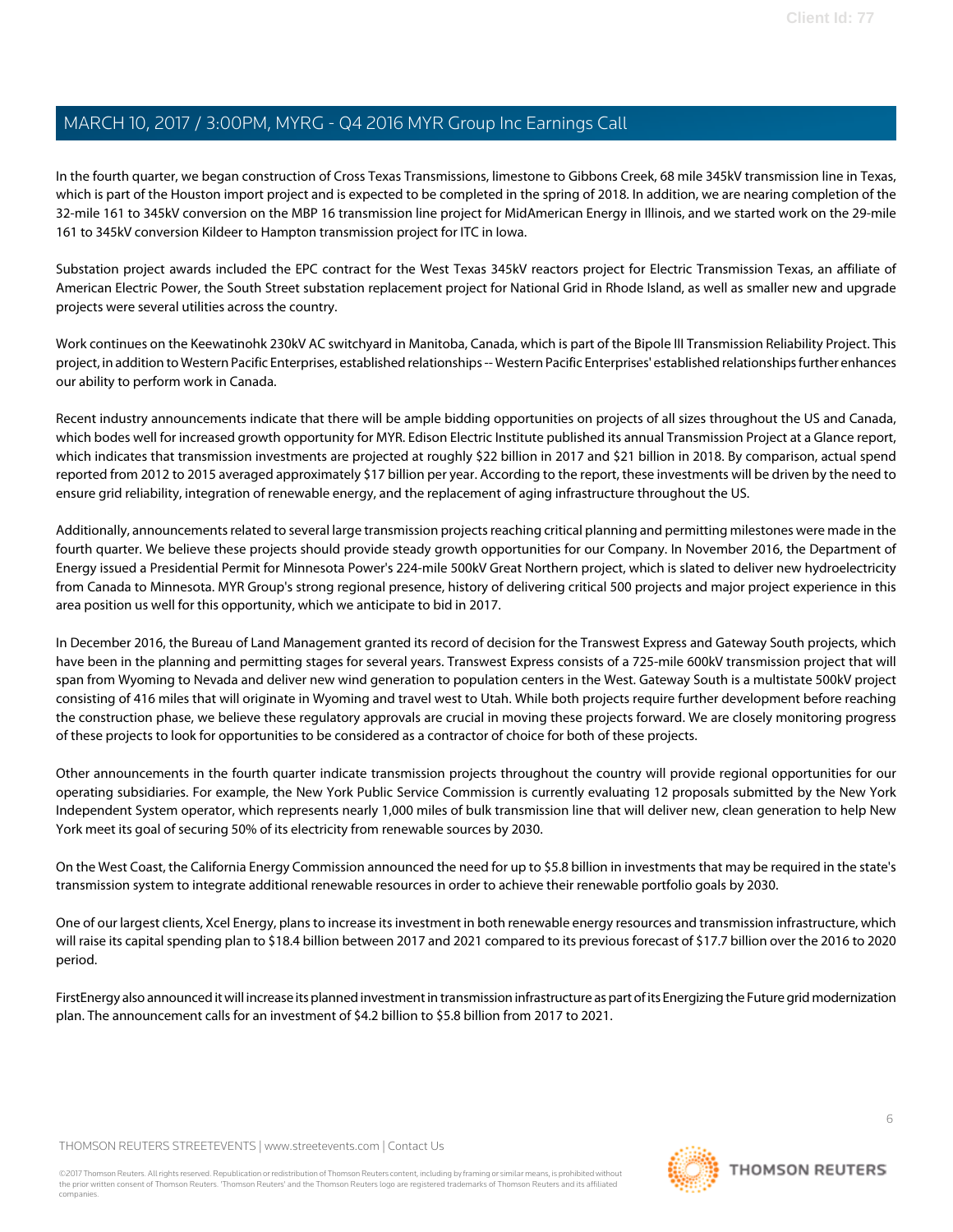Turning to the distribution market, we continue to see an improvement in demand for our services in many regions of the US. MYR has a number of long-term alliances with clients throughout the US, and we continue to perform a significant amount of distribution work under various types of agreements.

In the fourth quarter, we were awarded a new five-year contract with our client, Tucson Electric Power, which follows 10 years of continuous alliance contracts. In addition, we were recently awarded a three-year distribution sourcing contract with Southern California Edison, which is an exciting new growth opportunity for MYR Group. We expect distribution work to remain steady as the housing market -- as the housing market improves and the need to replace aging infrastructure and support internal utility resource constraints remain key priorities.

In summary, we believe transmission and distribution opportunities of all sizes will remain viable in both the near and long-term. We also believe we can participate in the healthy T&D market in 2017 and beyond thanks to our strong resources and our exceptional workforce.

<span id="page-6-0"></span>I will now turn the call over to Jeff Waneka, who will provide an overview and outlook of our commercial and industrial segment.

### **Jeff Waneka** - MYR Group Inc. - SVP, COO of C&I

Thanks Tod and good morning everyone.

Activity in our C&I segment was strong throughout the fourth quarter and our record revenues and backlog in 2016 were due to significant growth in all our markets. In addition, we believe that the acquisition of Western Pacific Enterprises in the fourth quarter will present exciting C&I opportunities in Canada primarily related to healthcare and transportation.

Project activity throughout 2016 reflected our ability to meet the complex demands of our clients, and healthcare construction in particular remained a key contributor to revenue. We continued work on the new 1.2 million square foot Denver Veterans Administration Medical Center, the new 670,000 square-foot Banner University Medical Center in Tucson, Arizona, and the 361,000 square-foot Eastern Maine Medical Center in Bangor, Maine. In Canada, Western Pacific Enterprises is currently providing electrical services for the 282,000 square-foot Stanton Territorial Hospital in the Northwest Territories, which is scheduled to be complete in 2018.

In the fourth quarter, we were awarded preconstruction service contracts for the new 300,000 square-foot North Children's Hospital and 194,000 square-foot expansion to St. Francis Hospital, both in Colorado Springs.

Our transportation division experienced significant growth in 2016 due to -- due in part to several contract awards in California and Washington state, two of our new markets. Additionally, in Colorado, we completed two notable projects for the Colorado Department of Transportation, which bolstered our portfolio of expertise related to the latest transportation technologies.

Looking ahead, we expect strong growth to continue in our new and established markets, and expect our core competencies in healthcare, data centers, commercial, industrial, education, aviation and manufacturing facilities will help us gain a share of these opportunities across the country.

Healthcare projects show no signs of slowing down. Several new project opportunities have been announced and multiple facilities are undergoing expansion and renovation. Our depth of experience in this sector, combined now with Western Pacific Enterprises' vast experience, positions us well for new project awards in Canada. Data centers throughout the Western US are in a state of rapid growth and expansion, and we expect to see several opportunities due to our established client relationships and specialized expertise in the markets we serve.

Several new transportation projects have been announced that entail sophisticated network and advanced communication systems. We believe our proven experience with this type of intelligent highway technology makes MYR particularly attractive to clients. Our transportation experts are currently engaged in significant design build pursuits in Colorado and on other projects in Washington and California. And again, we expect the expertise Western Pacific Enterprises brings in this area will further enhance our capabilities as the US prepares to tackle our long-delayed transportation needs.

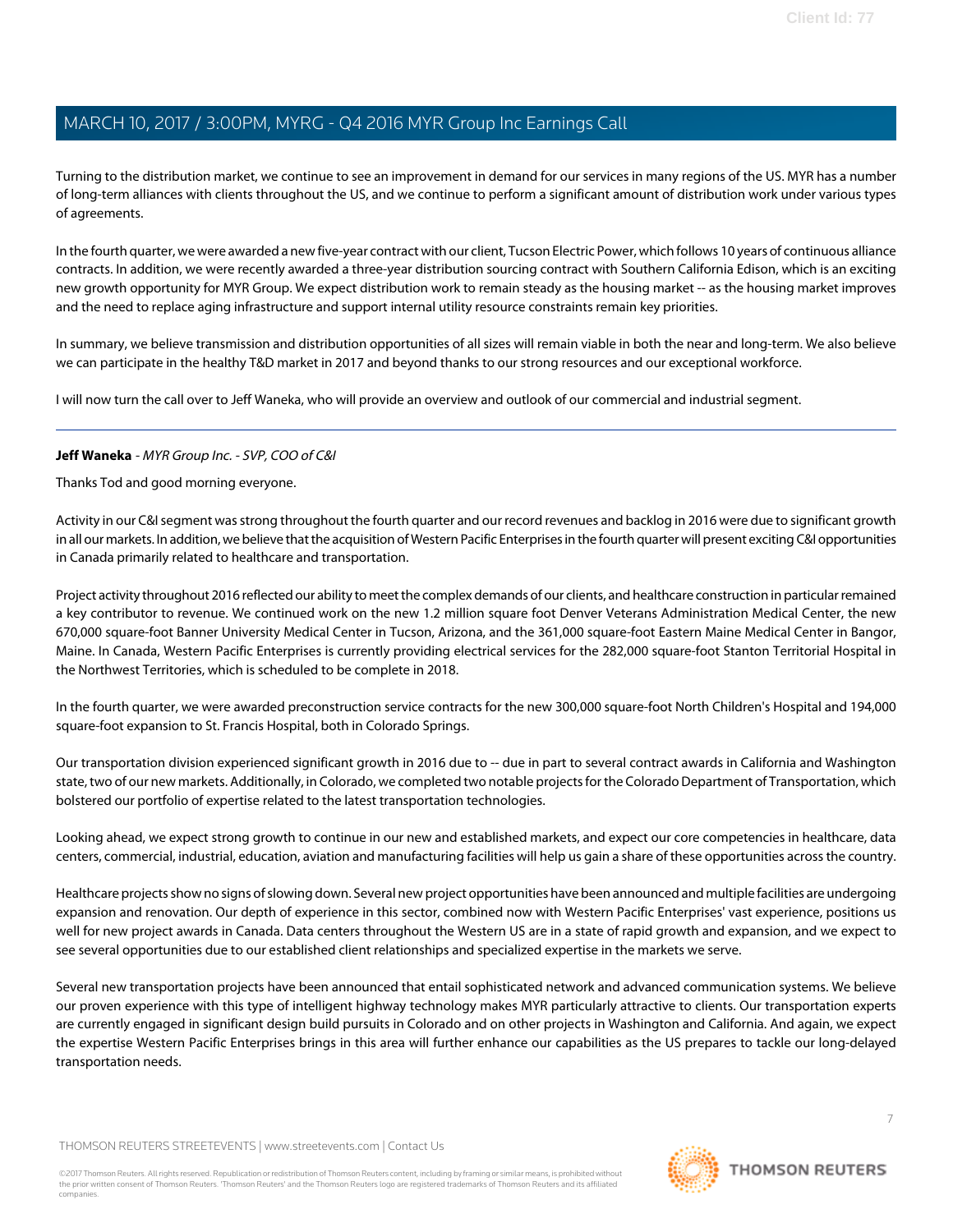Additional opportunities that suit us well come in the form of new aviation projects as major airports announce plans to enhance the traveler experience and increase airfield operations, new water treatment and water storage projects planned for release in 2017, as well as several gaming and entertainment-oriented projects throughout Nevada and in other target markets. In order to capture these opportunities, we will continue to stay abreast of emerging markets and new technologies and refine our expertise to solidify our industry reputation as one of the few contractors (technical difficulty) the abilities necessary for these highly complex endeavors.

Thanks, everyone, for your time today. I'll now turn it back to Rick Swartz, who will provide us with some closing comments.

### **Rick Swartz** - MYR Group Inc. - President, CEO

Thank you for those market updates, Tod and Jeff. Another solid quarter and a year of strong financial and operational performance provides us with the confidence that our strategies are sound and will remain solid in the near and long-term. The investments in organic growth and acquisitions we made are fueling growth. We will continue to invest in our business to drive growth and to strive to achieve top-tier financial performance over the long-term by identifying viable new opportunities for ongoing expansion. Additionally, we will continue to refine our capabilities for infrastructure improvement and provide meaningful careers for our people while maintaining our financial strength and liquidity. Finally, we will continue to be disciplined in our approach towards allocating capital as we continue to work to maintain a strong record of operational excellence and delivering consistent returns to our stockholders.

Of course, we would not be where we are today without the exceptional people who make up MYR Group. As I reflect upon our achievements over the past year and look to the future of our Company, I am confident that our talented leadership team and highly skilled workforce will continue to elevate our position in the industry.

To conclude, on behalf of Betty, Tod, Jeff and myself, I sincerely thank you for joining us on the call today. I'd also like to thank you for your ongoing confidence in MYR Group and I look forward to updating you on future calls.

Operator, we are now ready to open up the call for comments and questions.

### **QUESTIONS AND ANSWERS**

#### <span id="page-7-0"></span>**Operator**

(Operator Instructions). Tahira Afzal, KeyBanc.

#### **Tahira Afzal** - KeyBanc Capital Markets - Analyst

Hi Rick and team. Congrats on a fantastic quarter. I guess the first question is, given the strength you've seen in backlog, and for me really the big surprise has been C&I, how do you look at your topline playing out at this point? You've seen good growth in 2016, but it seems you could even exceed that in 2017. So any qualitative thoughts would be helpful.

#### **Rick Swartz** - MYR Group Inc. - President, CEO

I think, when we look at that, we see a lot of opportunities on the C&I side. Jeff and his team are in there every day talking to our clients, talking to engineers, seeing what's coming in the market. As we've said in the past, what really limits us on saying we are going to really have I guess accelerated backlog growth, though we strive for that, is the timing of the awards. We see a lot of activity out there. But again, when those projects actually come to market and then the timing of it, sometimes we see those pushed out one quarter and that makes a big difference for us on how we count backlog because, again, we only count backlog when we have the contract in-hand. So it's a little bit different than some of our competitors.

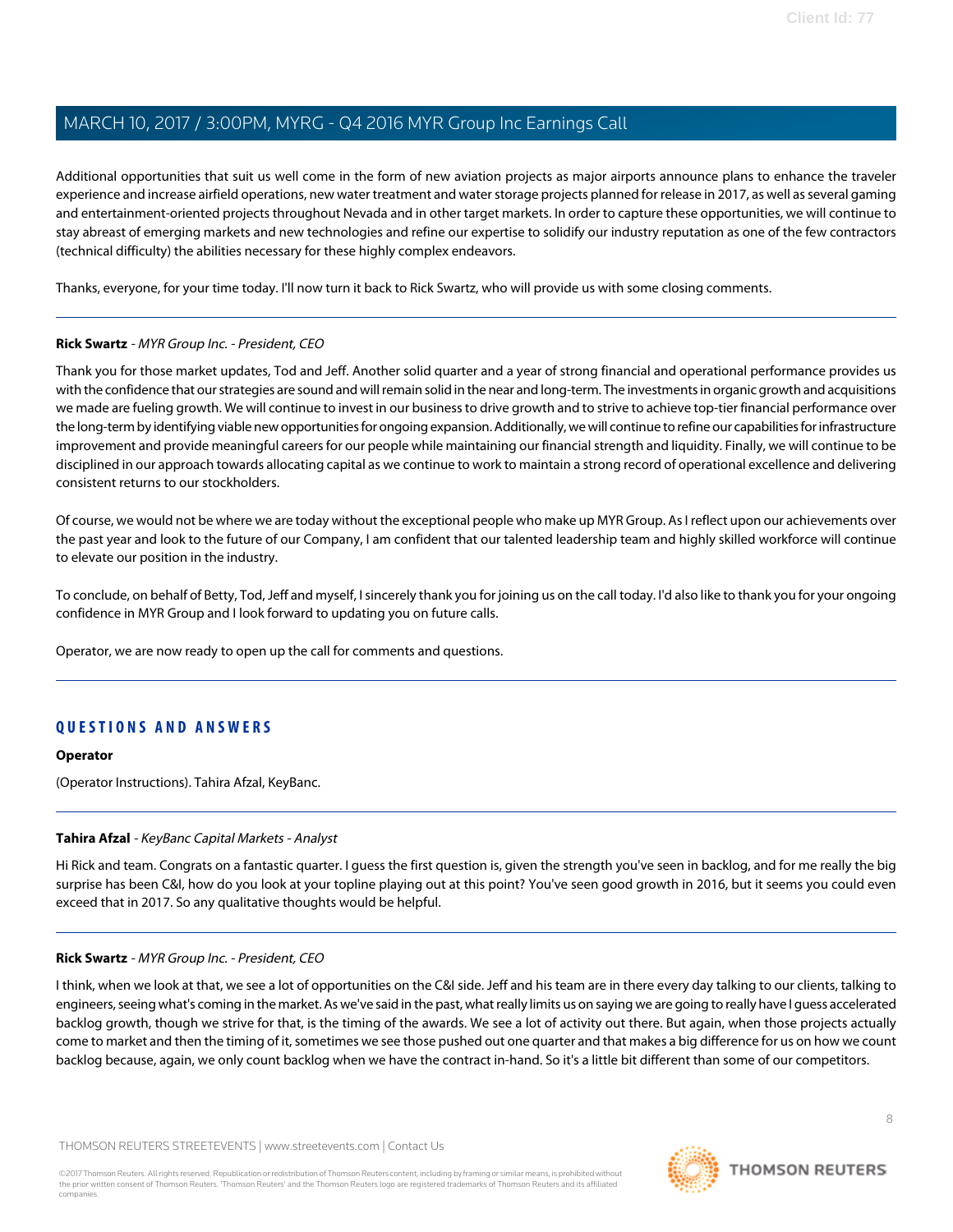#### **Tahira Afzal** - KeyBanc Capital Markets - Analyst

Got it. And just to follow-up on that, I quess should we be looking at the fourth quarter, the type of revenue run rate you can support going forward? I know that first quarter has a bit of seasonality, and I'm just trying to see where topline -- what the earnings -- the revenue power is right now as you see it.

### **Rick Swartz** - MYR Group Inc. - President, CEO

That's a great question. It is something. Fourth quarter, we did have some really good benefits growth from weather, our equipment utilization was up. And as you said, the first quarter has some seasonality in it. It usually does. It depends when frost is coming out of the ground. Some of the whether that's been happening across the country has impacted us. So I guess, when I look at fourth quarter, I would say that was a little bit different than the run rate you should expect in first or second quarter.

### **Tahira Afzal** - KeyBanc Capital Markets - Analyst

Got it. Thank you. And I have a follow-up and then I'll hop back in the queue. You know, the C&I bookings were phenomenal, and it seems they're pretty diverse from where you started out with that business a few years back even in terms of growth. So, as you look beyond 2017, is it fair to say your growth is going to be less about just your typical commercial non-res, and it sort of seems to be migrating more towards transportation and healthcare and a lot of other things.

### **Rick Swartz** - MYR Group Inc. - President, CEO

We've always been focused in those markets. Again, I would say our C&I areas where we were regional players in certain areas, and we've expanded that. We've taken it into Seattle, California. If you look back at the kind of return of the market in the Phoenix area, Tucson area, that Arizona market, it lagged behind what we saw in any other part of the country. And we are starting to see strength there now and that's coming back, so that affected our backlog in 2016. And then, as we said, some of the organic growth areas of California, Seattle, Nevada, those areas are starting to pay the dividends and we are starting to receive some work. So, again, it didn't add to the bottom line as much as we would like for those organic growth areas in 2016, but we see them carrying their own coming into 2017.

#### **Betty Johnson** - MYR Group Inc. - SVP, CFO, Treasurer

Let me just add, from the C&I backlog perspective and revenue, you also have -- you talked a lot about the organic growth but the acquisitions that we had in the last year between WPE and CSP both having the C&I focus on them has significantly helped that segment.

#### **Tahira Afzal** - KeyBanc Capital Markets - Analyst

Got it, okay. I'll hop back in the queue. Thank you.

#### **Operator**

Bobby Burleson, Canaccord Genuity.

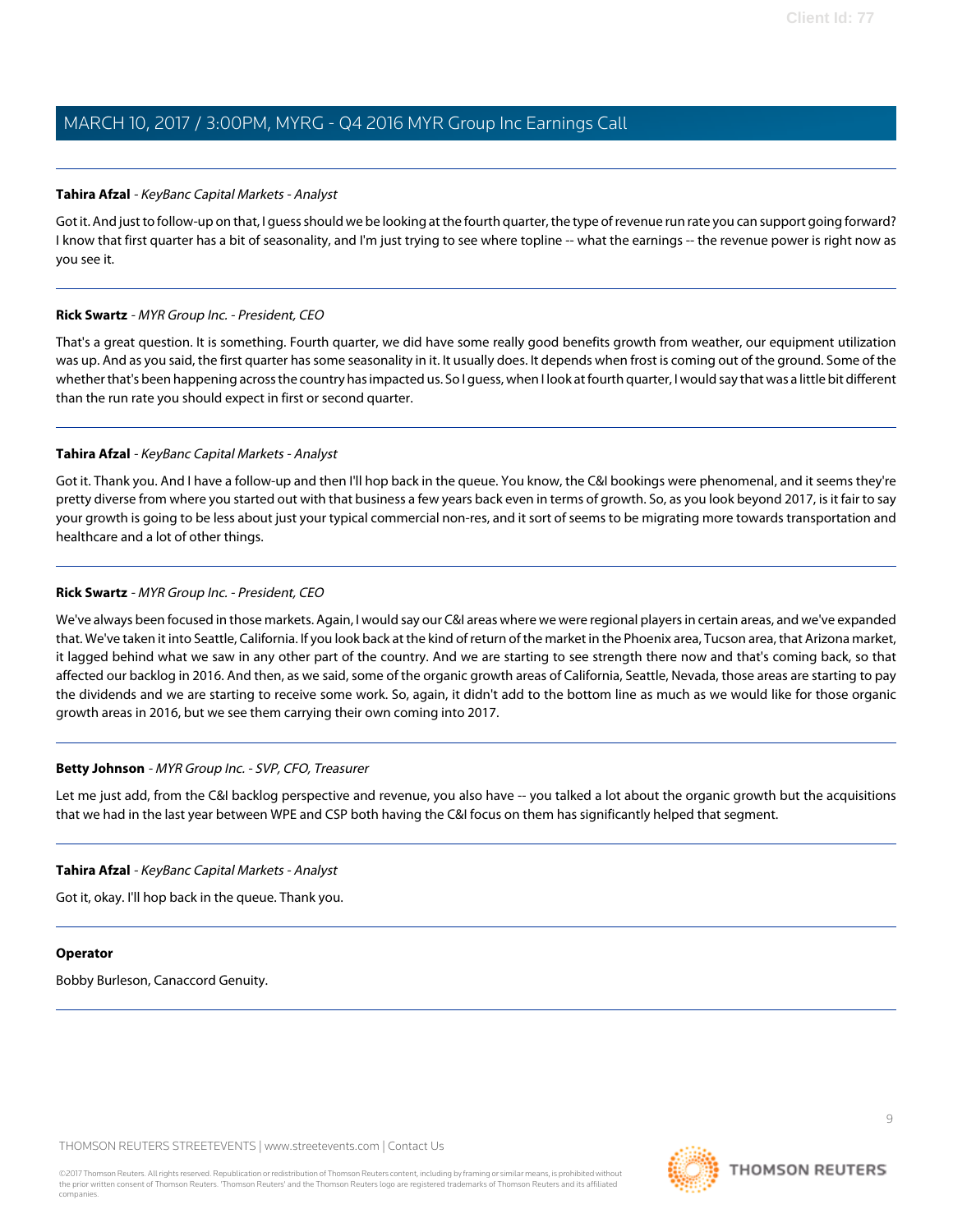#### <span id="page-9-0"></span>**Bobby Burleson** - Canaccord Genuity - Analyst

Good morning. So I just had a question on your organic growth initiatives. You mentioned that some of those are progressing a little slower than expected. Is there kind of a bit of pent-up award activity that you guys are expecting here in the first half based on kind of delays in the timing of some of those awards?

### **Rick Swartz** - MYR Group Inc. - President, CEO

Outside a problem with the acquisitions, if you're just talking strictly organic growth, again, we went into those areas with solid business plans, so it's something that we put a plan together. We knew it would be -- we would have to make an investment before it started paying off, so some of those had a two-year ramp-up period or a year ramp-up period. We continue to hire the right people, modify the groups we have, and I would say that relationships are starting to expand and we hope for some awards in the near future.

### **Bobby Burleson** - Canaccord Genuity - Analyst

Okay, great. Just curious about California in particular with some of the ballot measures that have passed, whether or not you are seeing any increase in kind of the bid pipeline or project opportunities you are bidding on there.

### **Rick Swartz** - MYR Group Inc. - President, CEO

I'll start and I'll turn it over to Jeff. From the stance that I look at it from, we are starting to see a lot of rumblings out there. There's projects that are starting to let on the transportation side, but kind of all those ballot issues and some of that stuff that took place hasn't fully been recognized yet or those projects haven't come out. But everything from my side looks very promising in the California market.

Jeff, you got anything to add?

### **Jeff Waneka** - MYR Group Inc. - SVP, COO of C&I

I agree, Rick. Most of that work is in the design phase now, and so we are very engaged with the engineering firms and some of the larger clients who will be pursuing those projects. It does bode for some healthy work in the future, but it is going to take a little while for that work to hit the market.

#### **Bobby Burleson** - Canaccord Genuity - Analyst

But something like that, I guess 2018 isn't unreasonable in terms of a time frame maybe where you guys could benefit from some of those projects?

#### **Jeff Waneka** - MYR Group Inc. - SVP, COO of C&I

I would agree that we'll start to see that in 2018.

#### **Bobby Burleson** - Canaccord Genuity - Analyst

Okay, thank you.

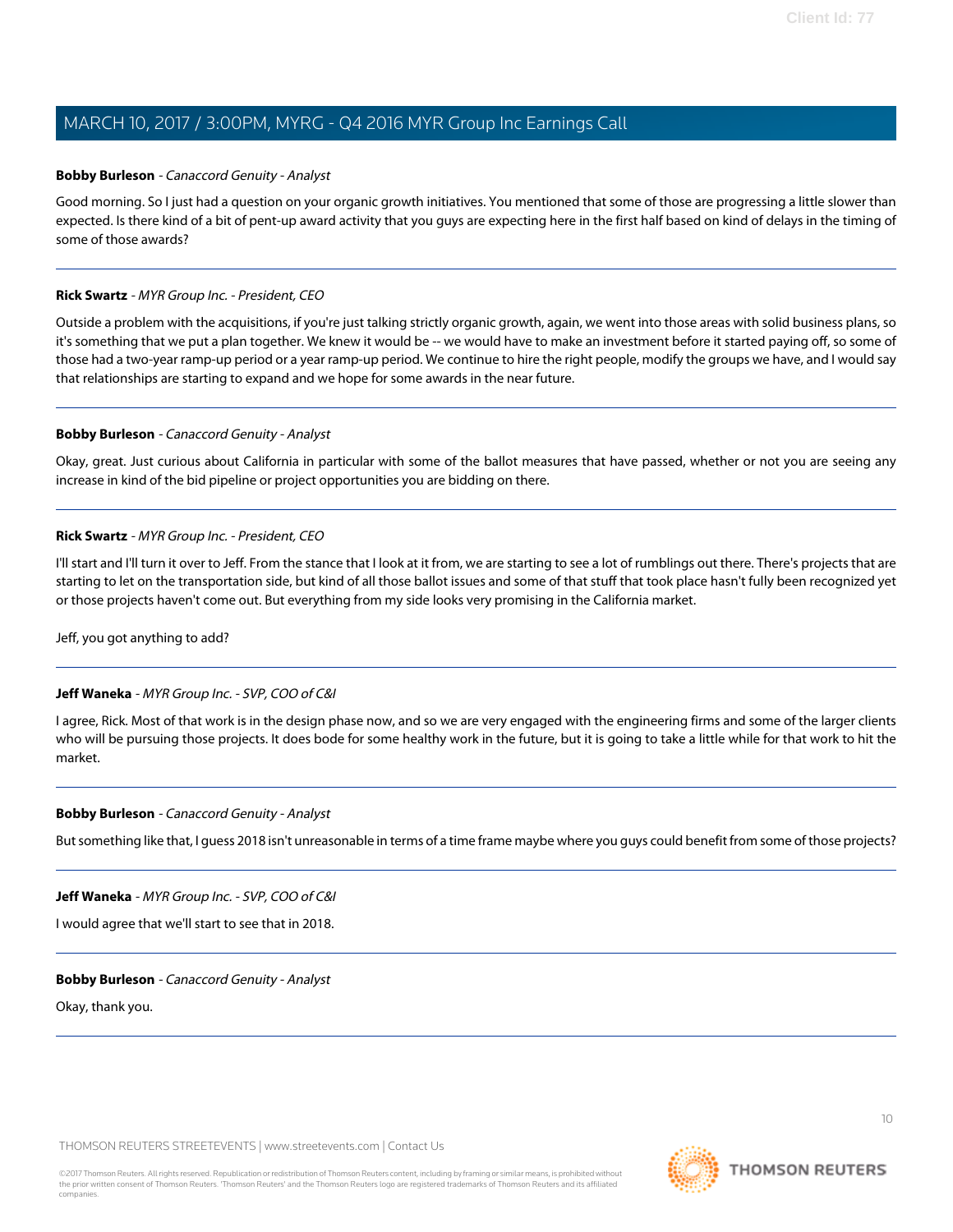#### **Operator**

Andy Wittmann, Robert W. Baird.

#### <span id="page-10-0"></span>**Andy Wittmann** - Robert W. Baird & Company, Inc. - Analyst

Good morning and thanks for taking my questions. I wanted to ask about backlog, and if as you look at what you are bidding at today and the burn rates that you expect to experience, if you expect that the backlog will finish higher in both segments organically by the end of the year.

#### **Rick Swartz** - MYR Group Inc. - President, CEO

Again, Andy, that comes back to the timing of the awards. I'll go back and I'll let Tod add. We are in our clients' offices. He and his people are there every week talking to our clients, again, same as on the commercial side, talking to the engineers, seeing what's out there. People are extremely busy right now, but as projects come to market, the permitting, everything that's required to actually take them to market or at least to the construction phase of it, we really don't -- we are not in control of that timing, but we still see the small to midsize projects being released. And I guess they are coming out in a timely flow right now, and we see quite a bit of activity on the larger size. Those ones still I think are coming, but some of them are still pushed out due to permitting and other issues.

Tod, you got --

### **Tod Cooper** - MYR Group Inc. - SVP, COO of T&D

As you mentioned, in tracking the larger projects, as we mentioned earlier on the call, several are still in the permitting stages. They are progressing forward. And you know, we see a few of them that may happen here in 2017, but we are not 100% confident that they will be out there. So as Rick mentioned, it definitely has to do with the timing of the awards, and even in addition to the timing of the awards, the delay in the time to prepare and start actual construction on those projects.

### **Andy Wittmann** - Robert W. Baird & Company, Inc. - Analyst

Got it. So some of the outlook for the larger projects sounds like you're talking to the customers but maybe they haven't seen a formal RFP, at least at this point.

#### **Rick Swartz** - MYR Group Inc. - President, CEO

Yes, and we haven't seen any pullback. On the larger projects, I would say it's an if, not a when. I mean it's -- I guess it's more of a when it will happen, not if they are going to be happening. Sorry about that.

#### **Andy Wittmann** - Robert W. Baird & Company, Inc. - Analyst

I thought that's what you meant. And maybe just looking at the backlog as it stands today, the stuff that you've already won an award in, can you talk about the margin profile? Really, in both segments of the business, obviously, over the last several years, your backlog has been more construction content and less pass-through to you guys. And I'm just curious if that's still -- if that trend has continued on the T&D side. And then specifically in the C&I business, how does the backlog margin that you have today compare against what you had maybe a year ago?

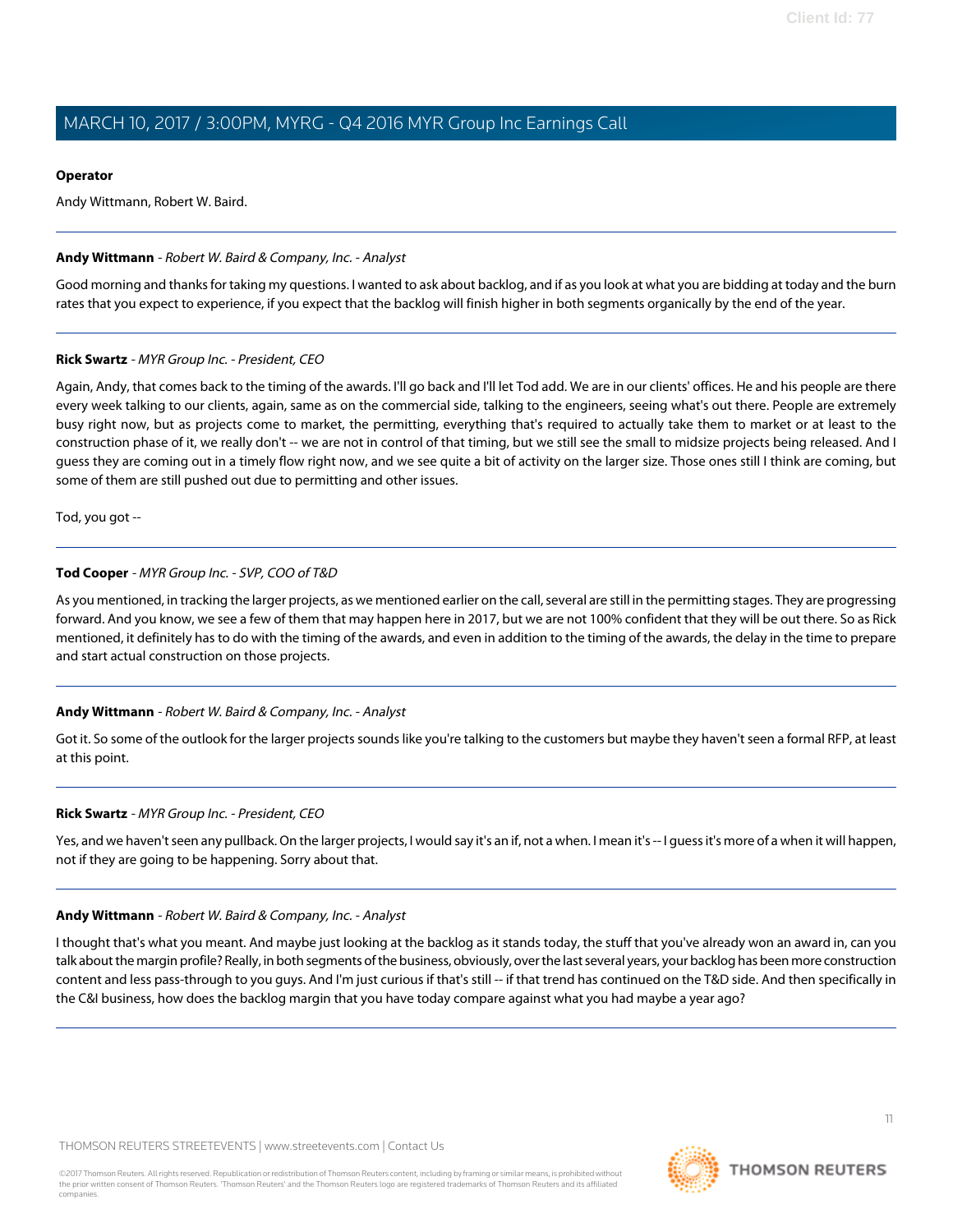### **Rick Swartz** - MYR Group Inc. - President, CEO

I would say they are very similar. The markets remain competitive. Though there's -- we see increased work out there, we see increased opportunities out there, the market still remains very competitive. What we are hoping for is maybe some of this gas increase and some other construction increase in markets will pull some of the people maybe a little out of our market and more into those markets, and maybe we will see some margin increases, but we haven't really seen them to date. (multiple speakers) like what we had in the past.

#### **Andy Wittmann** - Robert W. Baird & Company, Inc. - Analyst

It sounds like like-for-like projects are similar margins. Is there any mix shift in the backlog that's either larger projects that might be higher margins or anything like that that we should be aware of?

#### **Rick Swartz** - MYR Group Inc. - President, CEO

We don't really release that on a project-by-project basis. We do it by T&D and C&I and really don't put it into specifics on size of project or what we have in our backlog.

#### **Betty Johnson** - MYR Group Inc. - SVP, CFO, Treasurer

I guess, when it comes to that mix, you've seen a little bit of increase in the C&I from the segment mix slightly, but I'm not getting more into the size of the jobs or the type of jobs.

(multiple speakers)

#### **Rick Swartz** - MYR Group Inc. - President, CEO

Yes, and historically, C&I margins are a little lower than they are on the T&D side.

#### **Betty Johnson** - MYR Group Inc. - SVP, CFO, Treasurer

Yes.

#### **Jeff Waneka** - MYR Group Inc. - SVP, COO of C&I

We are hoping that the additional opportunities that are out there are starting to allow for a little bit more selectivity in what we are pursuing. And sometimes that will lead to opportunities that have somewhat better margins, and that's probably what occurred in this last quarter.

#### **Andy Wittmann** - Robert W. Baird & Company, Inc. - Analyst

Okay, that's helpful. Just given the magnitude of the C&I sequential backlog increase here, I think it would be helpful for investors to know how much of that backlog was in fact acquired. Do you have that number handy to provide?

#### **Rick Swartz** - MYR Group Inc. - President, CEO

For the increase in our backlog on C&I?

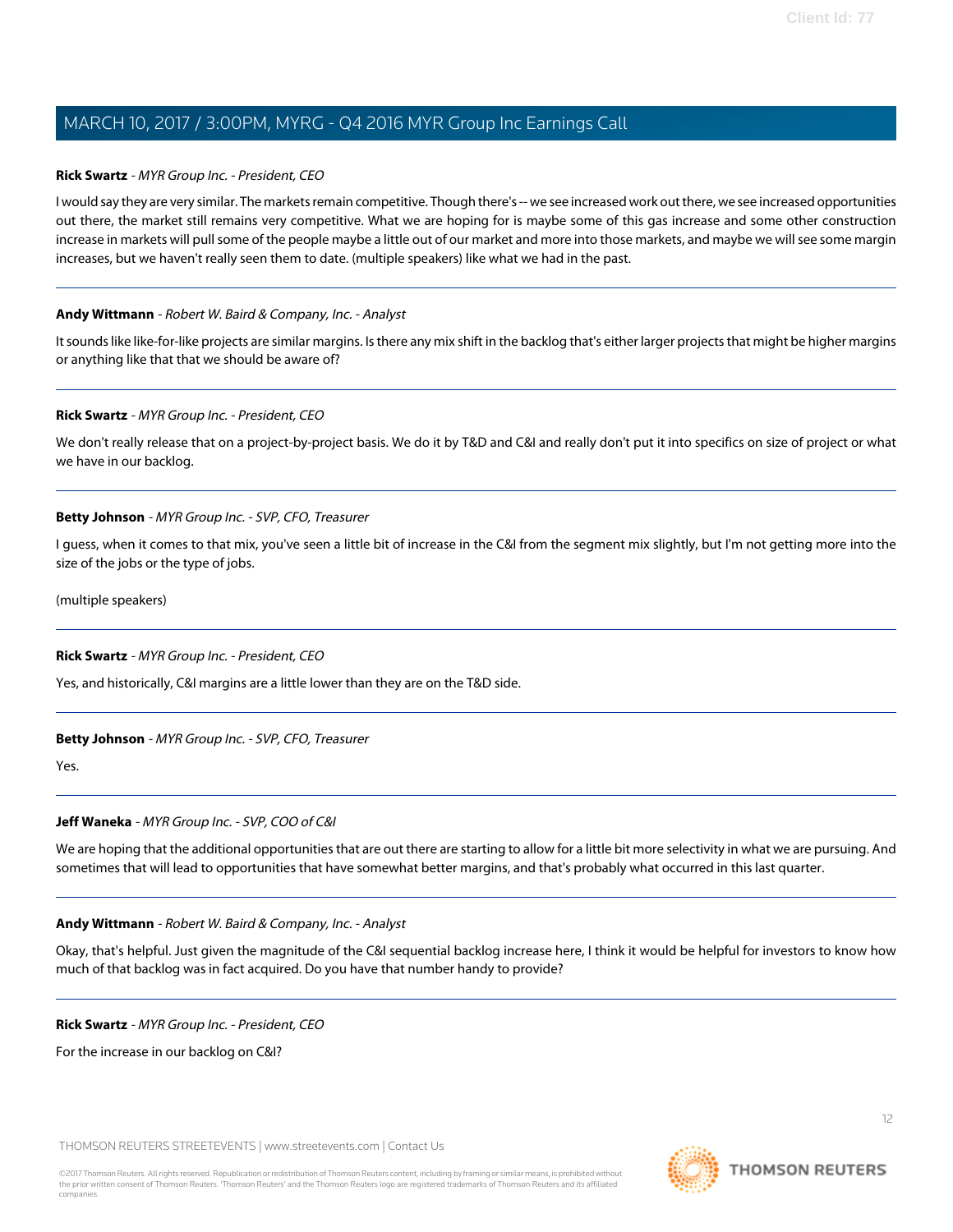#### **Betty Johnson** - MYR Group Inc. - SVP, CFO, Treasurer

Are you talking about (multiple speakers)

### **Andy Wittmann** - Robert W. Baird & Company, Inc. - Analyst

Yes, basically how much of the acquisition -- how much did the acquisition contribute to your backlog?

**Rick Swartz** - MYR Group Inc. - President, CEO

Take about \$50 million on that one? That's what it added to us in backlog.

#### **Andy Wittmann** - Robert W. Baird & Company, Inc. - Analyst

Okay. And that's mostly C&I?

#### **Rick Swartz** - MYR Group Inc. - President, CEO

Yes.

#### **Andy Wittmann** - Robert W. Baird & Company, Inc. - Analyst

Okay, that's helpful. I'm going to keep going here because I think people want to know. The CapEx budget and tax rate, Betty, what are you thinking for 2017 on those two factors?

#### **Betty Johnson** - MYR Group Inc. - SVP, CFO, Treasurer

From a capital expenditures perspective, as our Company and the Board reviews our plan, the plan for 2017 is pretty similar to what our historical has been. As you know, in 2016, our CapEx spend was down, and we just -- it's all a matter of timing and when awards come out and the mix of the work and the capital that we need to spend. But think about it more from the longer-term over the last several years versus just the 2016 reduction, so more of that back to that higher level.

And then as far as the tax rate, yes, we had an increase that we saw here in the fourth quarter, but I would say that, this fourth quarter, the items that we pointed out as unusual are more anomalies. If you want to go back to more of a historical excluding those anomalies, it would be back to what we look at going forward assuming no changes in overall rates that come out from the new administration.

#### **Andy Wittmann** - Robert W. Baird & Company, Inc. - Analyst

Yes, we'll keep an eye on that one. Okay, so something in the high 30s% is kind of what you guys are posting and that would be where you would be thinking today.

#### **Betty Johnson** - MYR Group Inc. - SVP, CFO, Treasurer

That's correct, that's more of our historical, right.

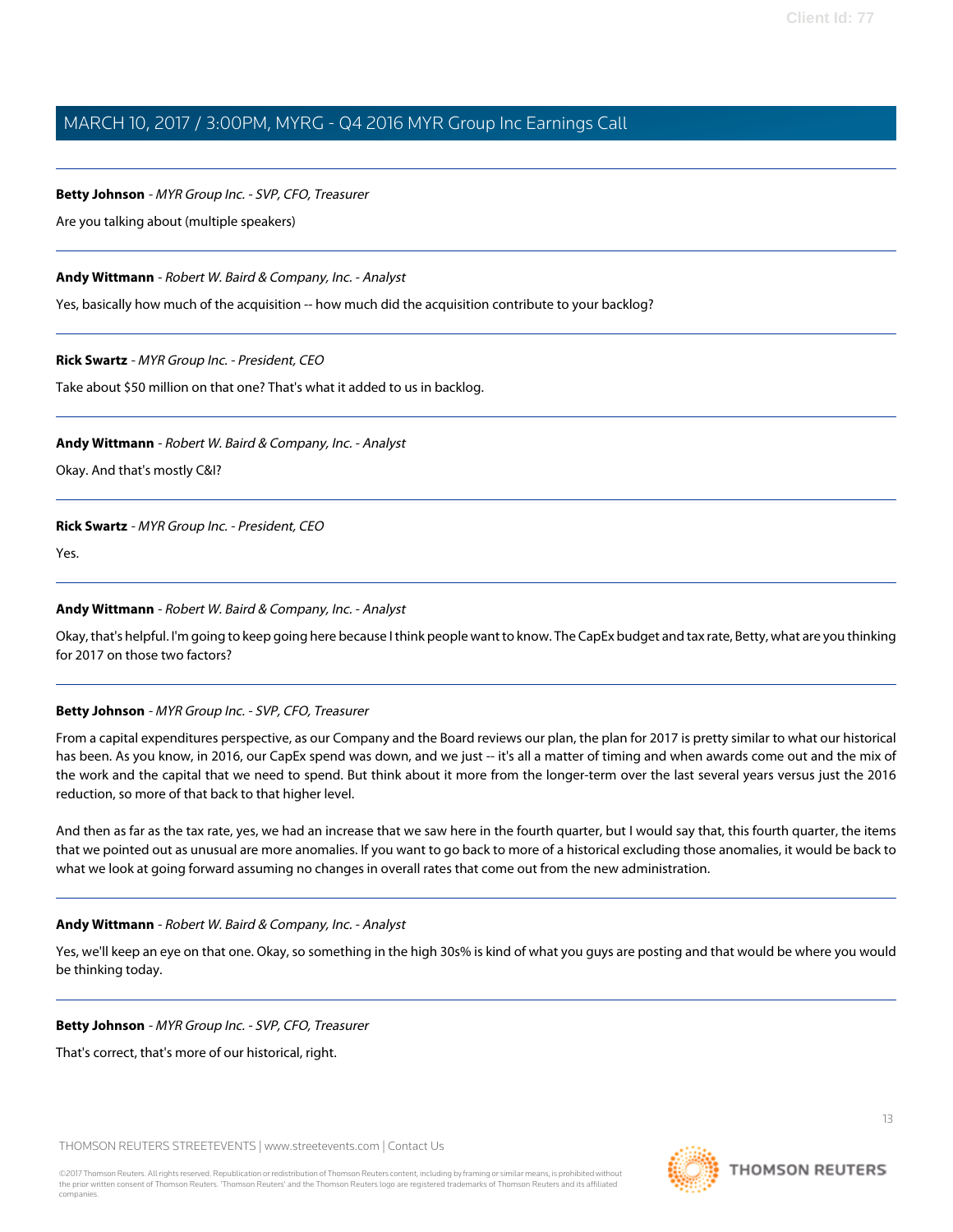#### **Andy Wittmann** - Robert W. Baird & Company, Inc. - Analyst

I will yield the floor finally and turn it over. Thank you.

#### **Operator**

<span id="page-13-0"></span>Noelle Dilts, Stifel.

#### **Noelle Dilts** - Stifel Nicolaus - Analyst

Hi guys and congratulations on a nice quarter. I was hoping you could just comment a bit on how you're thinking about the Trump administration and potential policy changes and how they might impact the transmission market, so specifically any thoughts around the Clean Power Plan, I guess if the Clean Power Plan is stayed, what you think -- how you're thinking about the read-through from that into the transmission market would be one area that I'm interested in. And another would be just in terms of some of this deregulation they're talking about and potentially accelerating from the siding and permitting processes, how you're thinking about those potential changes?

### **Rick Swartz** - MYR Group Inc. - President, CEO

I guess, from our conversations internal and with our clients, I think it's a wait-and-see. I don't see it as something that anyone is pulling back. Everybody is hoping there's a way to get these projects to market quicker, and I guess any permitting or anything that could be moved ahead on that side happens. So, I think everybody is just in a wait-and-see, but I haven't seen anybody delay projects or pull them back or do anything even. On the clean power side, they are not doing anything until they basically see what happens. So everybody is still proceeding I guess, and it's a wait-and-see game.

#### **Noelle Dilts** - Stifel Nicolaus - Analyst

Okay. And then regarding the general Canadian T&D markets and even C&I, how are you guys -- are you seeing some improvement there? How are you thinking about those markets as you head into 2017?

#### **Rick Swartz** - MYR Group Inc. - President, CEO

I'll cover them as two separate segments. T&D remains very competitive in Canada. It's something that we are going after work. We didn't have a huge investment on the T&D in Canada. We'll go after one-off projects and we'll look at it, and as the market comes back, we will compete at our cost plus a fair margin. But we didn't have a big investment in that segment, so we have kind of been able to sit back and watch it on that side. I don't mean we are not actively pursuing projects, but we seem very competitive. And maybe some of them are below where we would be willing to go in at.

On the C&I side, we strategically went after WPE. We've been talking to them for years. We looked at that side. Their location is in Vancouver, that area. That's a growing area. The C&I continues to expand there. It's not something we really see in their market pull back at this time, so they are more similar to what we are with our C&I presence in US. They are more of a regional player in Canada. They are not clear across Canada, so we see really good opportunities out in the engineering and our customers as we talk to them.

Jeff, you got anything to add?

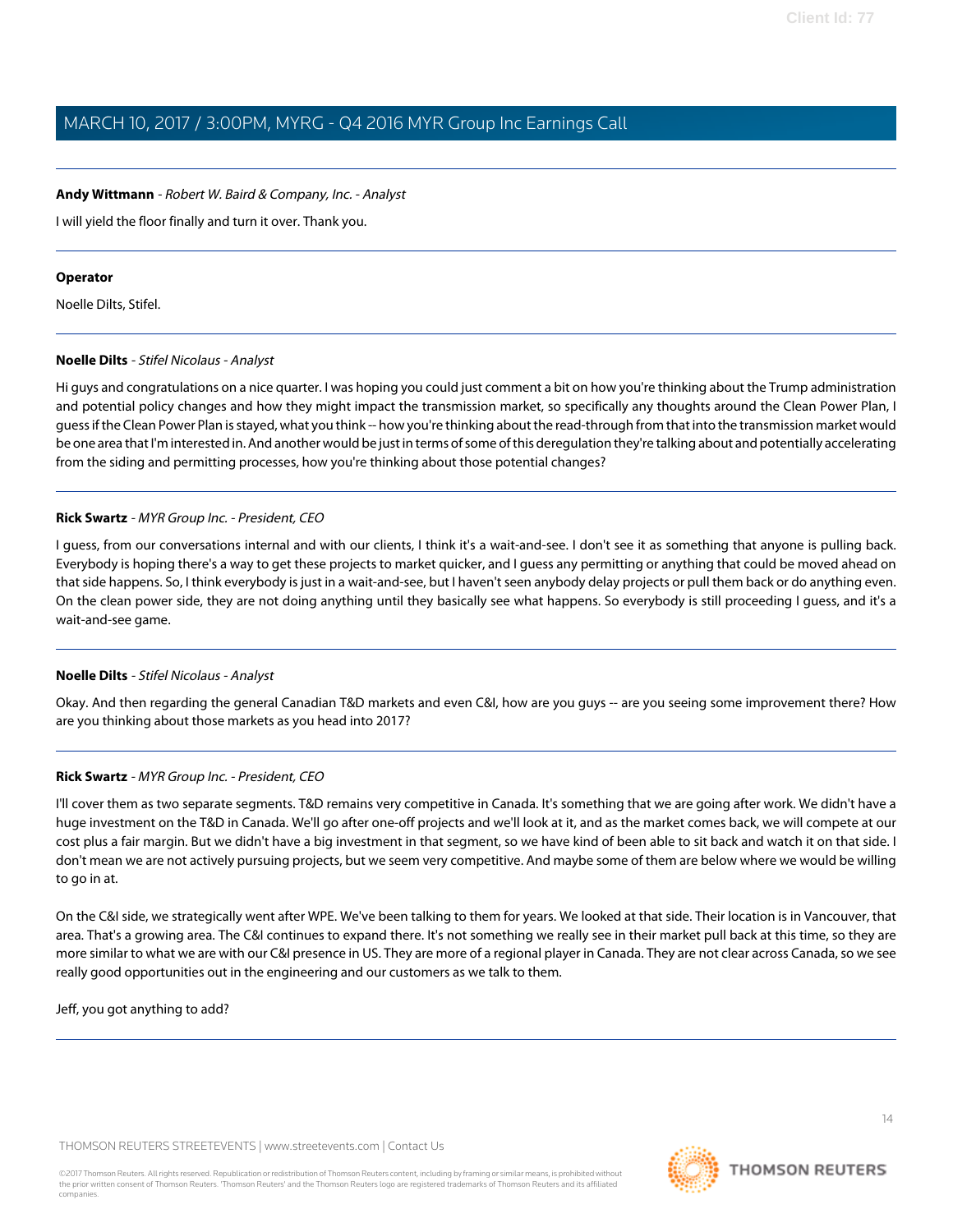### **Jeff Waneka** - MYR Group Inc. - SVP, COO of C&I

I agree, Rick. They have a very sound base of clients. They are very well respected in the market, and I think that the addition of MYR Group to WPE just even helps them be in a more favorable position to capture work going forward.

### **Rick Swartz** - MYR Group Inc. - President, CEO

And helps us with some of the work they've pursued and completed that we haven't done, some of the transportation work. They're kind of in a different segment than we are.

#### **Noelle Dilts** - Stifel Nicolaus - Analyst

Okay. That's helpful. And then I guess, shifting to the US market quickly, last I guess last year, there was a lot of talk about delays around FERC Order 1000. Can you just talk about I guess, as we sit here today, how the order is impacting the market, in your opinion, either positively or negatively? And then you mentioned more projects coming out EPC. And could you talk a little bit about how you think you're positioned for those jobs and if you have a bit of a competitive advantage over your smaller competitors on those types of projects?

#### **Rick Swartz** - MYR Group Inc. - President, CEO

I'll start and then I'll let Tod add a little bit. On the FERC side, I would say we saw some activity last year. I don't think it was as quick. If you go back into 2015 where people were anticipating 16 FERC projects coming up, I don't think there was quite as many that were released or out, but we do see it as additional ones coming out in the future and we do see that moving forward. So, we do see some strength on the FERC projects coming out.

On the EPC side, we see that as a continuing growth area for us. It's something that contractors want to be able to bring the product to market quicker, and this cuts a couple of phases of having to go through the engineering, the bidding side, all that, the procurement side, and it allows them to get the project in place a little quicker.

And Tod, do you have anything to add to that?

### **Tod Cooper** - MYR Group Inc. - SVP, COO of T&D

No, what we are seeing on the EPC front is in part due to a lot of the spend increases that we mentioned earlier. And in order to get these projects to market quicker, we are seeing several of our clients choosing to go the EPC route. So, with our past EPC experience on several projects and some current projects, we think we are positioned pretty well to be competitive in that market.

#### **Noelle Dilts** - Stifel Nicolaus - Analyst

Great. Thank you.

#### **Operator**

Stefan Neely, Avondale Partners.

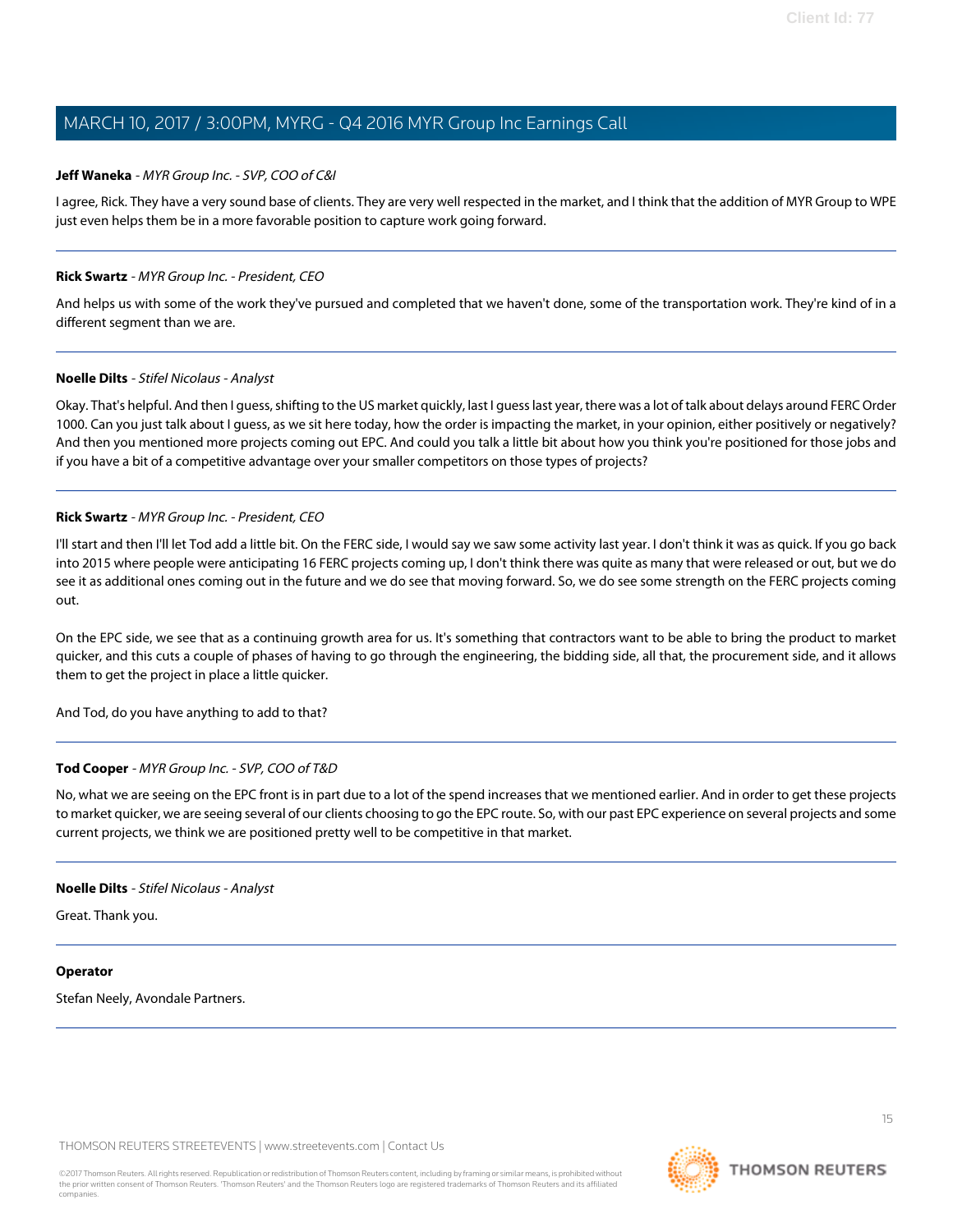### <span id="page-15-0"></span>**Stefan Neely** - Avondale Partners - Analyst

Good morning. Congratulations on a good quarter, and Rick, congrats on your new role. I was curious if you could kind of give us some thoughts on what you're thinking about in terms of your plans on organic growth spending. Obviously, you've had a fair amount of success with that in the past. I was wondering if your plans at this point in time are to continue that same level of I guess investment going into 2017.

### **Rick Swartz** - MYR Group Inc. - President, CEO

We continue to evaluate business cases and look at them from, as we've said on past calls, at our district level, at our management level, people are putting together business cases. I get them across my desk along with Jeff and Tod and Betty all the time. We evaluate them. We look at each one independently and then we balance that with kind of the investments we've already made, because we've got to see some results out of some of them. So, we've got some targets out there and we will continue to expand but we also want to see the results from the past before we just keep adding on to it, because it is an investment of not just dollars but people's time, and we've got to make sure that we treat those just like acquisitions and we give them the attention they need.

### **Stefan Neely** - Avondale Partners - Analyst

Perfect, that's helpful. My other question, I was curious if you could give us some details on the jobs where you are awaiting some change orders. Obviously, I know there's only so much you can tell us, but I was wondering if you had any inkling on the timeline and whether those were particularly material or not.

### **Rick Swartz** - MYR Group Inc. - President, CEO

At any given time, we've got multiple change orders and things out there. I think we've talked about a couple in the past. I would say the larger one that we talked about last quarter, it's progressing, and we hope to have that finaled in the next quarter or so. But again, it's somewhat material but it's not going to move the needle a whole lot.

#### **Stefan Neely** - Avondale Partners - Analyst

Okay, excellent. Thanks a lot. And my last question on kind of the same theme there is on the project closeout. You guys obviously had some benefits from that in Q3 and clearly in Q4 as well. Was that a material driver to margins during the quarter, or was it mostly weather? And also do you expect to see kind of a good pace of closeouts in Q1 as well and Q2, or how are you thinking about that going forward?

#### **Rick Swartz** - MYR Group Inc. - President, CEO

I would say, as far as what we experienced third and fourth quarter, you're correct. We had some very good closeouts that happened. Weather was very good during the fourth quarter, allowed us to close out some of those projects. If I'm looking at kind of our portfolio business and where we are at on some of the projects that would closeout, I don't see that happening per se in the first or second quarter, but I do see that happening later in the year.

#### **Stefan Neely** - Avondale Partners - Analyst

Okay, excellent. Thanks so much for taking my questions.

#### **Operator**

Jon Braatz, Kansas City Capital.

THOMSON REUTERS STREETEVENTS | [www.streetevents.com](http://www.streetevents.com) | [Contact Us](http://www010.streetevents.com/contact.asp)

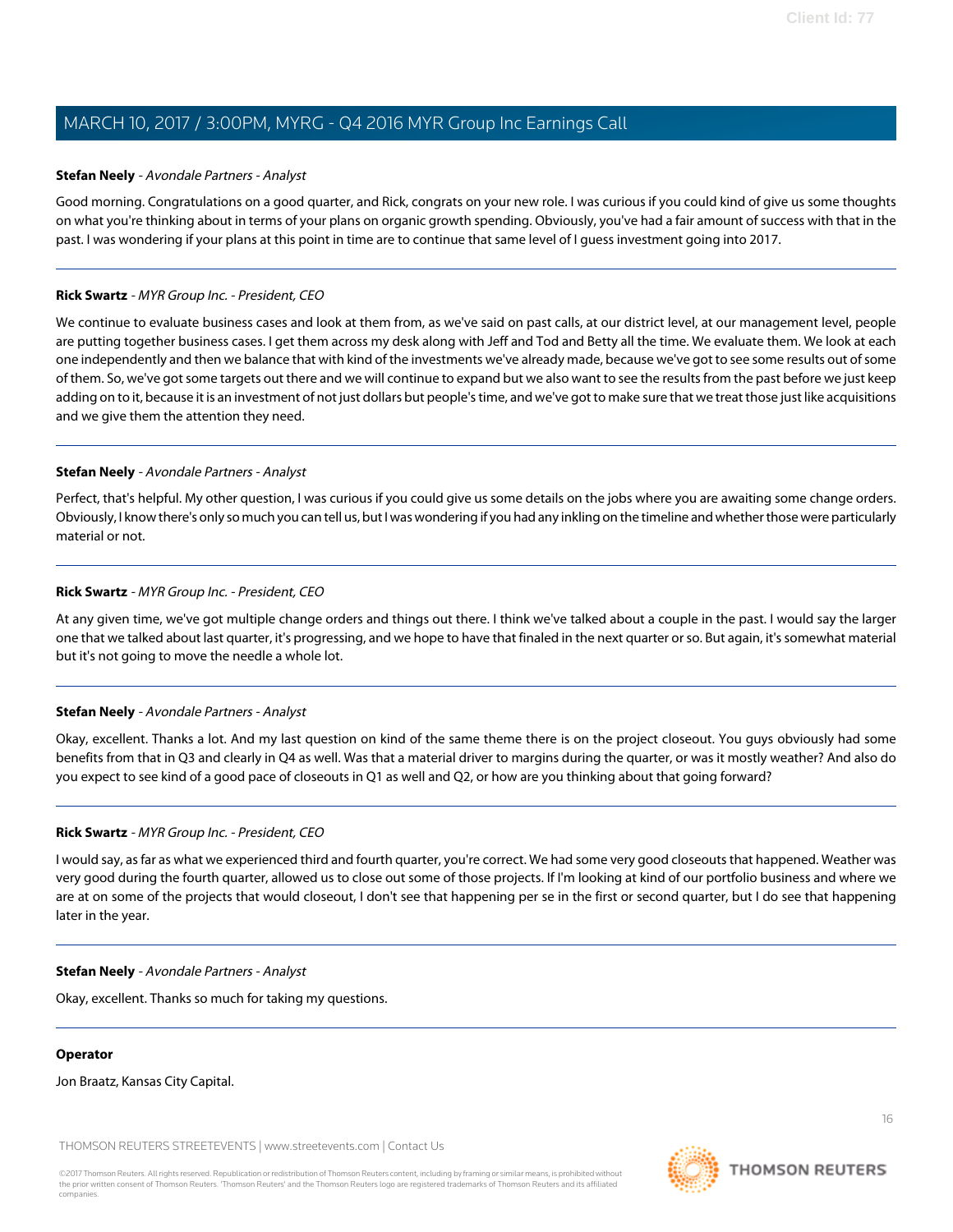#### <span id="page-16-0"></span>**Jon Braatz** - Kansas City Capital Associates - Analyst

Good morning Rick, Betty. A question on the -- back to the organic growth initiatives. I think, Rick, you mentioned that it wasn't quite what you would like it to be in 2016. Can you give us a sense as to maybe how much of let's say a hit to earnings it might have been, how costly it might have been in 2016?

### **Rick Swartz** - MYR Group Inc. - President, CEO

I think I'll start and then I'll turn it over to Betty. But when I look at it overall (technical difficulty) said last year my goal is to have the SG&A covered, that kind of investment on a run rate going forward by the end of the year. We came very close to that, but we didn't quite do it. And again, we don't give individual district-by-district results, but I would say we are fairly close. This year, I see some great opportunities, and allow -- and a way for us to grow in that. So, again, we don't give guidance or we don't give results district-by-district, but that's kind of an overview.

Betty, you got anything to add?

### **Betty Johnson** - MYR Group Inc. - SVP, CFO, Treasurer

No, just it's absolutely helped from a revenue perspective and bringing in (technical difficulty) but from an overall perspective, as Rick says, we are seeing progressive improvements in various different business units without a doubt quarter-over-quarter. And kind of you're right across that mark of starting to see the contributions. Some of them are already contributing at the same level that other business units but not all of them. And -- but we are seeing progress.

#### **Rick Swartz** - MYR Group Inc. - President, CEO

And these are long-term commitments. This isn't something that we went into a market thinking we would only be there two years are we going to try it out. These are ones where we believe the long-term outlook of that market is good for us to be in, the same way we approach acquisitions. We don't want an acquisition that's going to give us a short pop. We want something that's going to be there for the long term.

#### **Jon Braatz** - Kansas City Capital Associates - Analyst

Sure. Sort of a short-term question, you indicated in the fourth quarter that weather was very beneficial. First quarter, weather has been pretty good too. February was maybe the warmest month we've seen historically in a long time. How does the weather look like it's playing so far this year? Could we see a favorable impact in the first quarter from weather?

#### **Rick Swartz** - MYR Group Inc. - President, CEO

I would say what we've seen so far is probably not as favorable as what we had in the fourth quarter. I mean we've had areas that have had a lot of rain. We've had areas that have had a lot of wind. We've had areas where frost has come out of the ground early but it's not dry enough to -- but not warm enough to dry up all that mud. So, progress has been hampered. We see all those things. And then certain parts of the country, again, have a good weather, but it's kind of where your balance of work is in looking at that side. So I wouldn't -- from just overall, it hasn't been as favorable as it was in the fourth quarter, which affects our utilization too.

#### **Jon Braatz** - Kansas City Capital Associates - Analyst

All right Rick, thank you very much.

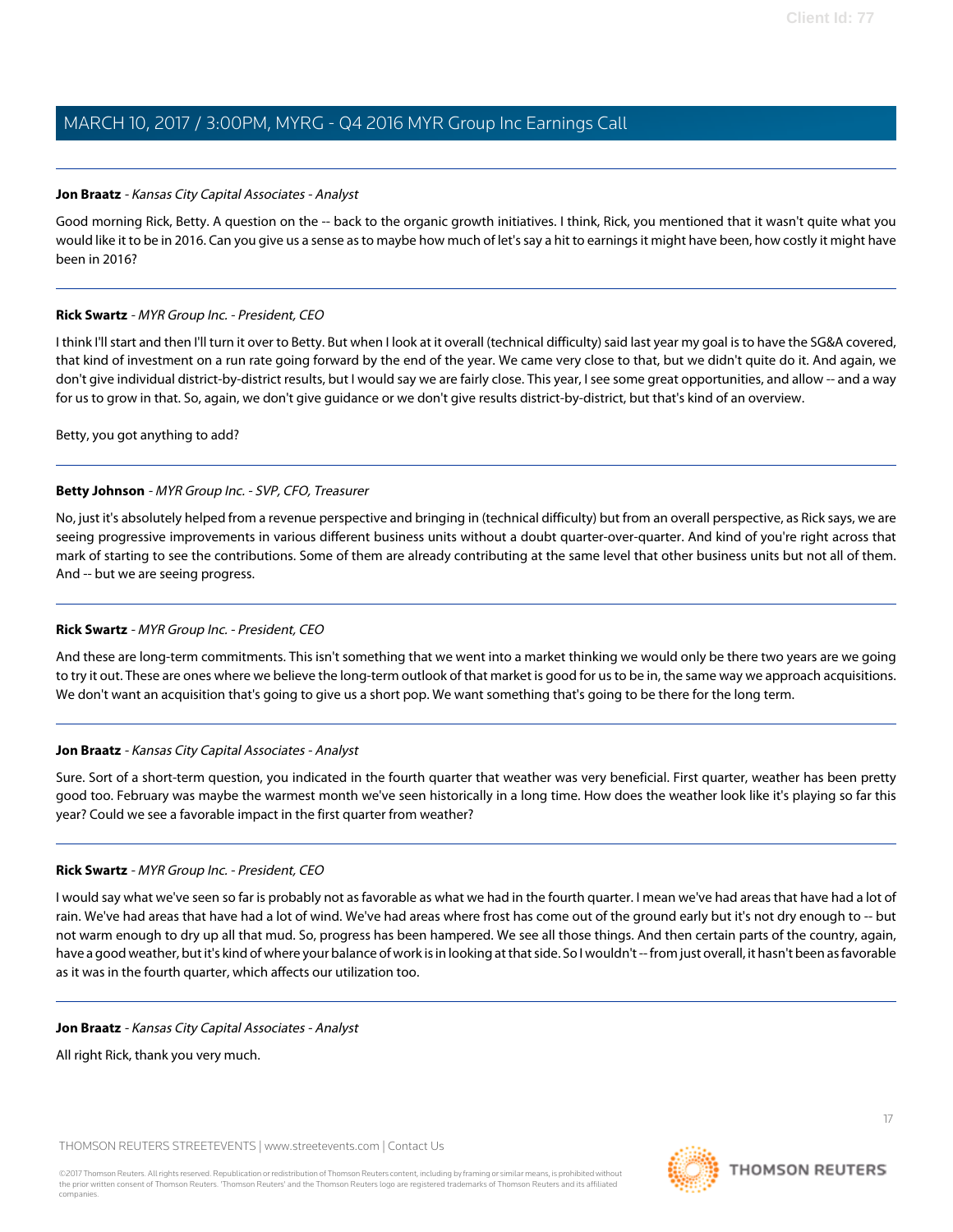#### **Operator**

(Operator Instructions). Tahira Afzal.

#### **Tahira Afzal** - KeyBanc Capital Markets - Analyst

Thank you very much. I guess I had one other follow-up question. If you look, obviously the C&I business has the greater momentum in a sense right now, but if you look out a year from now and just looking at the same place, which of your two segments do see more momentum in and more potential for organic growth?

#### **Rick Swartz** - MYR Group Inc. - President, CEO

I see both areas, and I'm not just saying that. That's why exactly when we split up the roles of the COO into Jeff and Tod's roles, we did that, so they both had a focus on their business segments because we see the same potential in either one to grow. And our thing is to have controllable growth and then balance that organic acquisition, and then focus on both so we can succeed.

#### **Tahira Afzal** - KeyBanc Capital Markets - Analyst

With the scale you have now, could you be, by next year, hitting that 14% gross margin profile again?

#### **Rick Swartz** - MYR Group Inc. - President, CEO

I wouldn't look at it that way. I think you've got to look at it as a longer-term race. We are out to do what makes sense. We are not out just to push topline growth. We've got to also make sure that we focus on the bottom line. And as I said on a previous question, we are going to focus on that bottom-line growth and make sure that these organic growth areas are producing before we just keep adding on top of them.

#### **Tahira Afzal** - KeyBanc Capital Markets - Analyst

Got it. Could you get back if you were to look -- I'm just curious that you are a smaller company and you were doing 14% gross margins. I mean would you be open to seeing those again (inaudible) at some point over the next couple of years?

#### **Rick Swartz** - MYR Group Inc. - President, CEO

The market a couple of years ago was different than it is today. And some of the closeouts we had and all those, we try to disclose every quarter kind of those ups and downs within that and allow you guys to forecast where that's that. So, I wouldn't take it -- I wouldn't model it that aggressively.

#### **Betty Johnson** - MYR Group Inc. - SVP, CFO, Treasurer

And we've always talked about in our modeling looking at those margins more on the longer-term and not only taking out the unusual margin adjustments that we identify, but the years of 2013 and 2014 being anomalies to not be assumed that we will be able to get back to that same level.

#### **Tahira Afzal** - KeyBanc Capital Markets - Analyst

Got it. Rick, I think Bill has trained you well (technical difficulty) before he left.

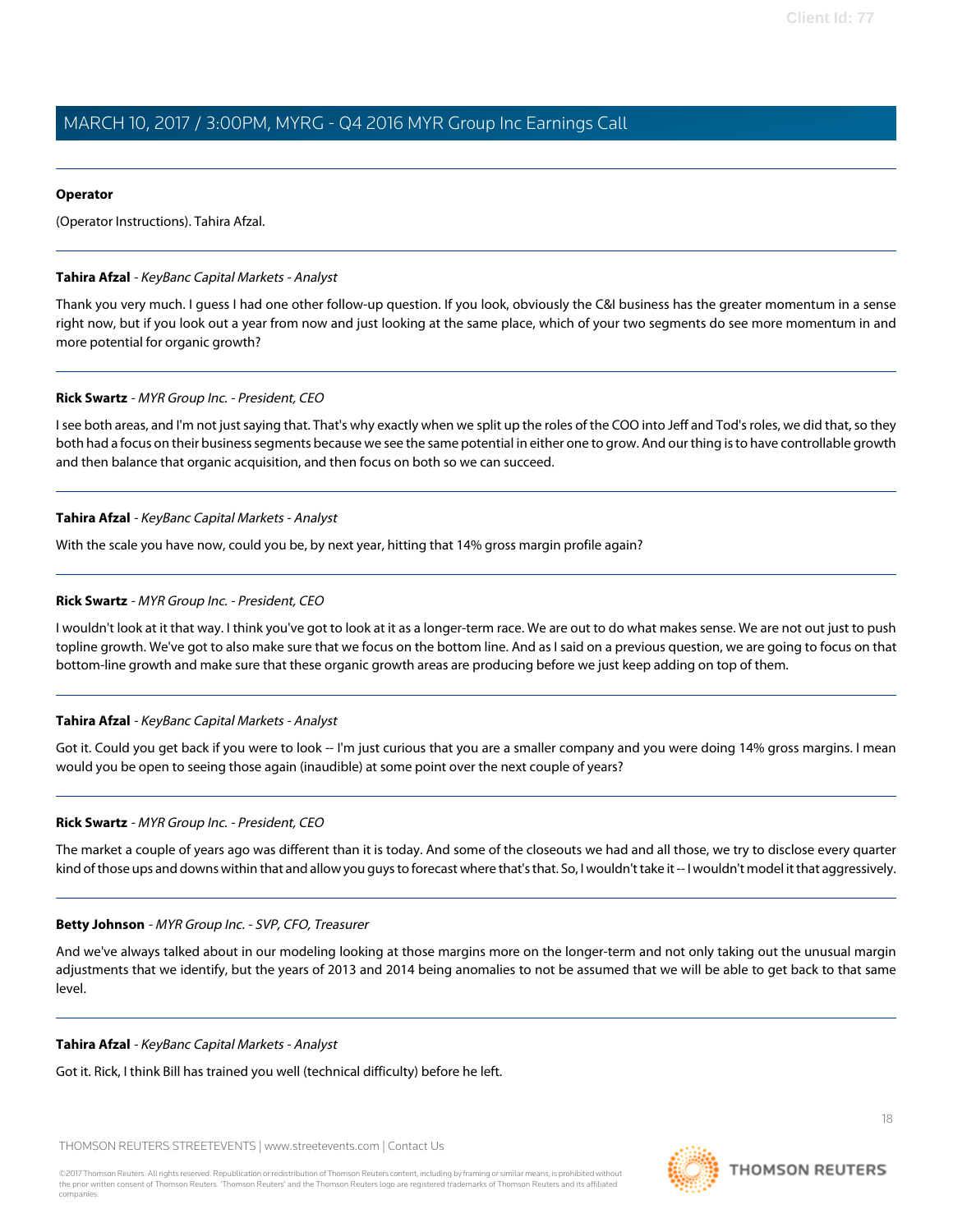#### **Rick Swartz** - MYR Group Inc. - President, CEO

Thank you.

### **Tahira Afzal** - KeyBanc Capital Markets - Analyst

Thank you very much again, and congrats again to you and your team.

#### **Operator**

Andy Wittmann, Robert W. Baird.

#### **Andy Wittmann** - Robert W. Baird & Company, Inc. - Analyst

Great. Thanks. The buyback, I think you said \$20 million was left under the current authorization. Was that through 2017 or 2018 is my first question?

And then I guess also wanted to just get your posture towards using the buyback. You didn't use it in 4Q, and obviously, in the 10-K, you mentioned that you won't be as aggressive. That seems pretty obvious. But I guess specific questions would be do you plan to deploy the \$20 million through a program, a 10b5-1 type plan, or do you expect you will continue to grow opportunistically in the marketplace? Maybe what's a realistic level of kind of average leverage you want to be at? If this trend continues, EBITDA is going to go higher and that's going to allow you to take on more leverage. I just want to understand your thought process behind utilization of the remaining portion of the buyback with those items as the backdrop.

### **Betty Johnson** - MYR Group Inc. - SVP, CFO, Treasurer

I'll start and then I'm sure Rick will add. But when it comes to the stock buybacks, this is something that we review every quarter with the Board and each quarter addressing it. And you are right. When it comes to the \$20 million, that is August of 2017. And so it continues to get assessed. Overall, what's our capital structure and where we want to invest between our organic acquisition and the stock buyback? Clearly, our goal was to increase our leverage last year in 2016. We accomplished the majority of that by July (technical difficulty) and we haven't really seen the buyback since then because of the program being less aggressive. And we will continue to reassess that using the example of spending the money to purchase a company like WPE instead of the stock buyback in that period. And we will constantly reassess the stock price. Where it's at today is a lot different than it was this time a year ago. So those will be regularly assessed at that point.

#### **Rick Swartz** - MYR Group Inc. - President, CEO

And if we can find the right opportunity for an acquisition or an organic growth area where we see long-term potential, we will use that money towards that. There's not -- it's not that we are against doing that, but, again, all of the time we are looking at acquisitions. We've got them coming across our desk, but the majority of them, we end up turning them down because we are looking for that right cultural fit; we are looking for something that ties to the business we are in or that we understand. So as I've said in the past, we are not going to get outside of what we know. It's going to be construction related in some form and it's going to have a culture similar to ours. So when those come along like WPE or E.S. Boulos or High Country, we try to capitalize on those, but there's a lot out there that comes across our desk that doesn't quite have that cultural fit so we end up passing on them, or the pricing is outside of what we feel is right.

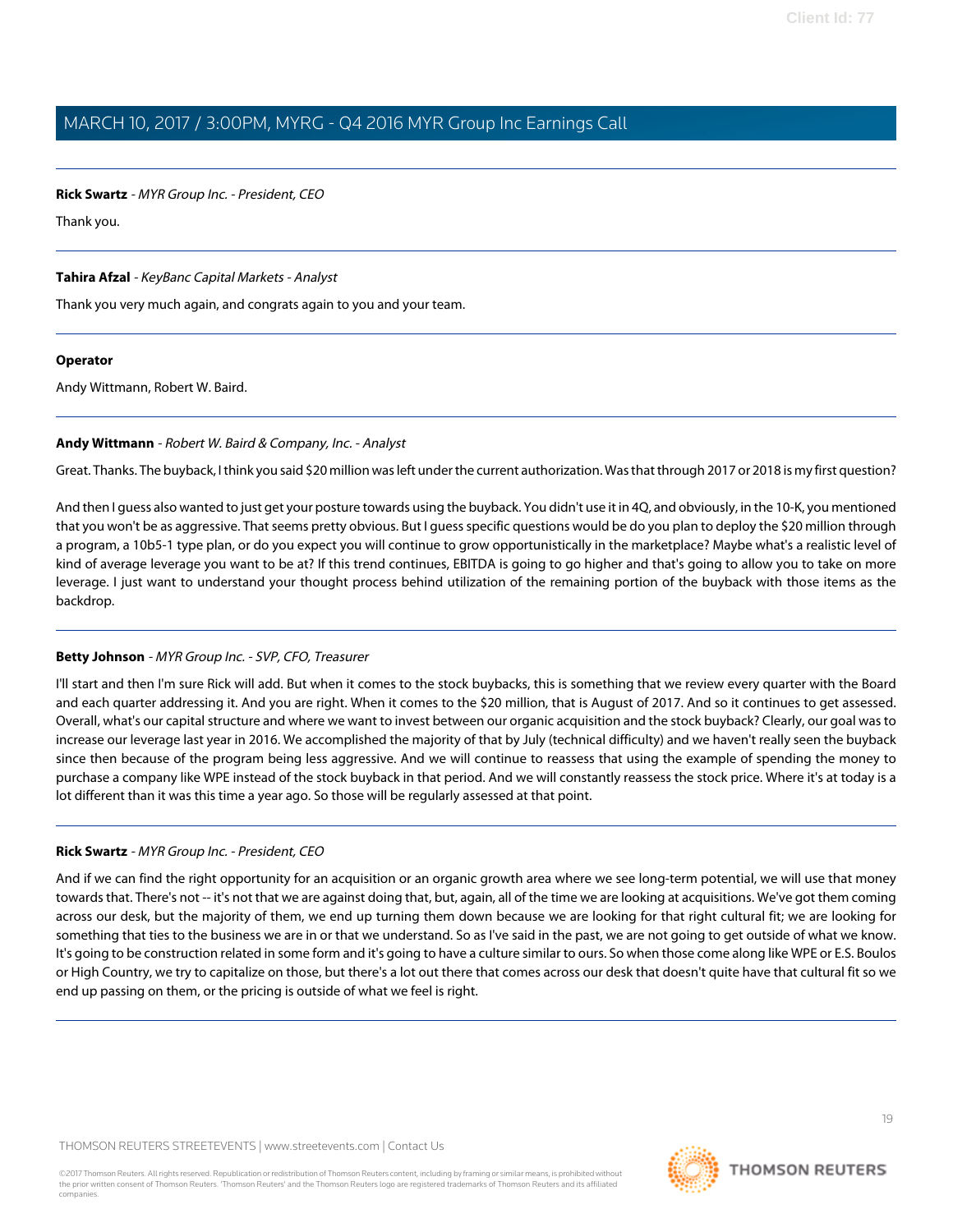#### **Andy Wittmann** - Robert W. Baird & Company, Inc. - Analyst

Okay, great. Then just a clarification on the \$1.2 million in other income, I just want to make sure we understood this correctly. Did you say that had to do with contingent consideration? Was that like a reversal of a potential earnout or release in liability? (multiple speakers)

### **Betty Johnson** - MYR Group Inc. - SVP, CFO, Treasurer

Good question, because it is something that's more accounting-driven, and that maybe is easy to understand. That all relates to WPE, the \$1.4 million, and it relates to, as we were looking at WPE for many years and eventually went to the process of closing, we wanted to address a process to manage our risk as well as giving the sellers upside on things that they might believe might come through. We think of this margin guarantee as typical margin in our business, kind of substance over form. That \$1.4 million, the way we would look at it would typically be up in margins, but purchased accounting requires that to be as other income because of this consideration that the owners would pay us back for the margin guaranteed at that closing date. So you can look at it as two separate components or actually look at it together. It's below the line, so it's not part of our segment operating income for the C&I business. So, it really makes us whole. It's not any large pickup, it just makes us whole.

### **Andy Wittmann** - Robert W. Baird & Company, Inc. - Analyst

Got it. So, basically, they didn't hit the numbers that they -- whatever, that you guys agreed on, and the margin guarantee, because they didn't hit their numbers, they get less and you guys technically get more.

### **Betty Johnson** - MYR Group Inc. - SVP, CFO, Treasurer

That's correct.

### **Andy Wittmann** - Robert W. Baird & Company, Inc. - Analyst

(multiple speakers) look at this. And how much more contingent consideration -- is this the only contingent consideration, is in the form of a margin guarantee, or is there some sort of like more formal or traditional earnout that could be paid a couple years from now, and how much capital is at risk from this?

#### **Betty Johnson** - MYR Group Inc. - SVP, CFO, Treasurer

There's two components. This margin guarantee, it will end in 2017, and it's just subject to weather. And this could go both ways. This could be an increase where they are going to pay us more back for whatever the jobs, the performance, as well as us pay them based upon their performance. But when it comes to that, we refer to an earnout contingent consideration, the contract definitely provides for earnout over a several-year period. So, that's separate from this. That would be compensation expense in future years.

#### **Andy Wittmann** - Robert W. Baird & Company, Inc. - Analyst

That's helpful. Thank you very much.

#### **Operator**

I'm showing no further questions at this time. I would now like to turn the call back to Rick Swartz, Chief Executive Officer, for any closing remarks.